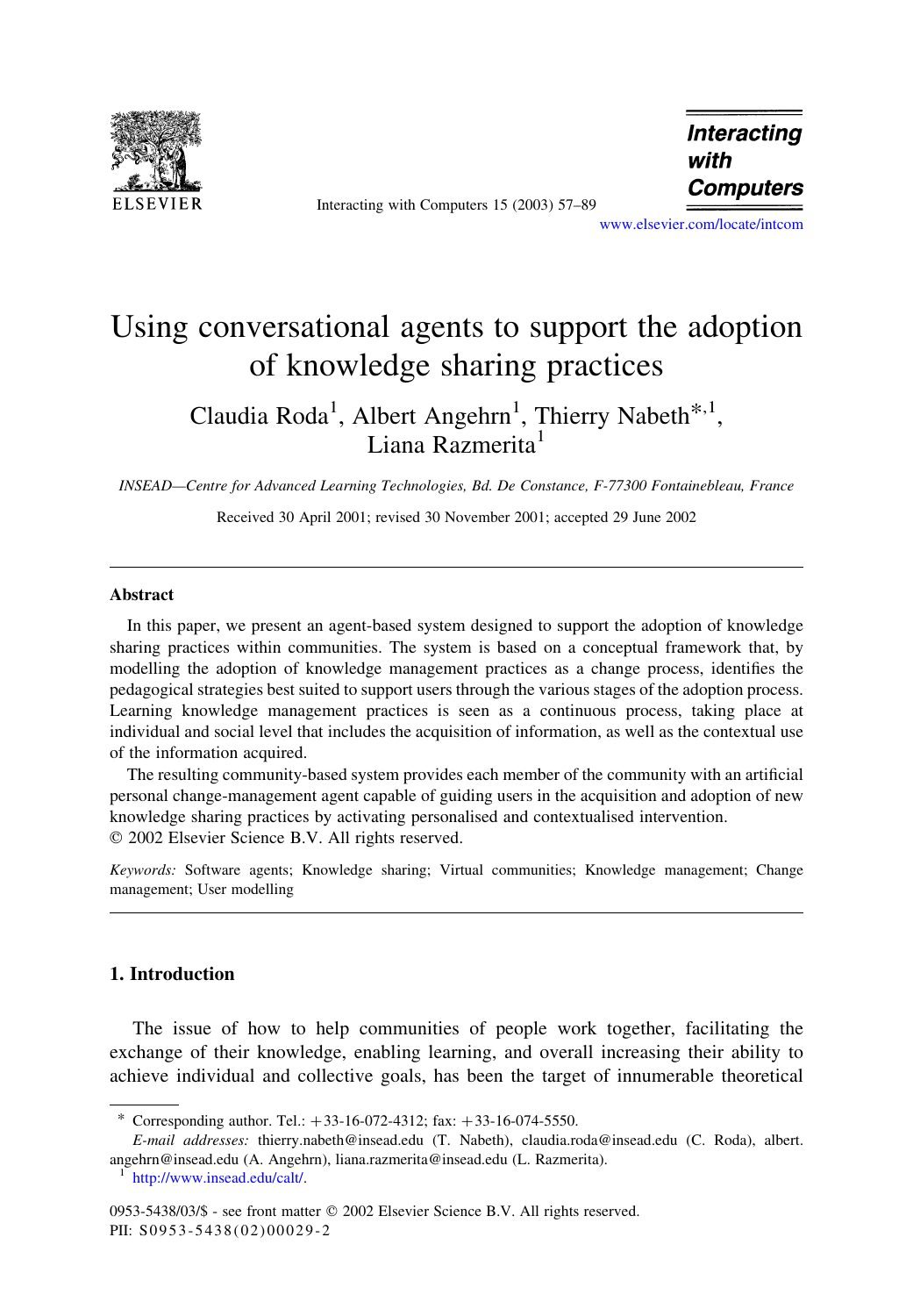research and practical projects (amongst the most recent ones: [Angehrn et al. \(2001\),](#page-29-0) [DeSanctis et al. \(2001\), Dyer and Nobeoka \(2000\), Gongla and Rizzuto \(2001\) and Lesser](#page-29-0) [and Storck \(2001\)\)](#page-29-0).

It is generally recognised that communities perform better when all members adopt certain behaviours, such as sharing their knowledge or making effective use of the knowledge produced by others. Those behaviours that facilitate the effective functioning of communities are often referred to as 'knowledge management' behaviours/culture/ attitude and many organisations have recently invested considerable resources to ensure that all their members will adopt them.

Unfortunately, many organisations have found that ensuring the adoption of knowledge management behaviours is not an easy task ([Beer and Nobria, 2000\)](#page-29-0). This may be due to many different factors. For instance, some community members may not want to adopt certain knowledge management behaviours because they feel that it would be against their interests to do so, e.g. one may not want to share his/her knowledge. Other members may not be capable of using the tools required to implement such behaviours; e.g. one may not know how to retrieve the information stored in a database. Some members may simply not be aware that they are expected to behave in certain way, e.g. one may not know that he/ she is expected to use other people's results when working in a given team. Some may simply judge the overhead associated to knowledge management behaviours disproportionate to the advantages that they would gain.

Our work addresses the problems above by showing that it is possible to build tools that help people to become acquainted with, understand, and eventually adopt those behaviours that improve the overall performance of a community. We provide an operational model of the cognitive, social and cultural factors that influence the acquisition of knowledge management behaviours and we describe how this model is implemented in the multiagent system knowledge-intelligent conversational agents (K-InCA). In particular, we discuss the adoption of knowledge sharing behaviours because they are vital for good knowledge management and often encounter the strongest resistance amongst community members.

In order to help people become acquainted with, understand, and eventually adopt knowledge sharing behaviours, K-InCA bridges two types of systems: those supporting learning and those supporting community-based knowledge exchanges. Most of the former systems are designed to 'teach' some concepts but fall short of supporting the user in applying the concepts in a 'real world' environment; they normally reflect the school model. The latter systems are generally designed to facilitate the 'practice' of some knowledge management behaviours, however, they rely on the assumption that the user has already adopted the behaviours and wants to use the tools supporting those behaviours. K-InCA, instead, aims at providing personalised guidance throughout the whole adoption process: from the introduction of the behaviours to the user (explaining what the desired behaviours are and why they should be adopted) to their practice within the community.

K-InCA relies on the idea of offering personalised guidance to each user. The system observes the user's actions and, whenever appropriate, it makes suggestions, introduces concepts, proposes activities and, in general, encourages the user in the adoption of the desired knowledge sharing behaviours. These behaviours, and the tools that may facilitate their practice, are introduced accordingly to the users' characteristics. K-InCA is in fact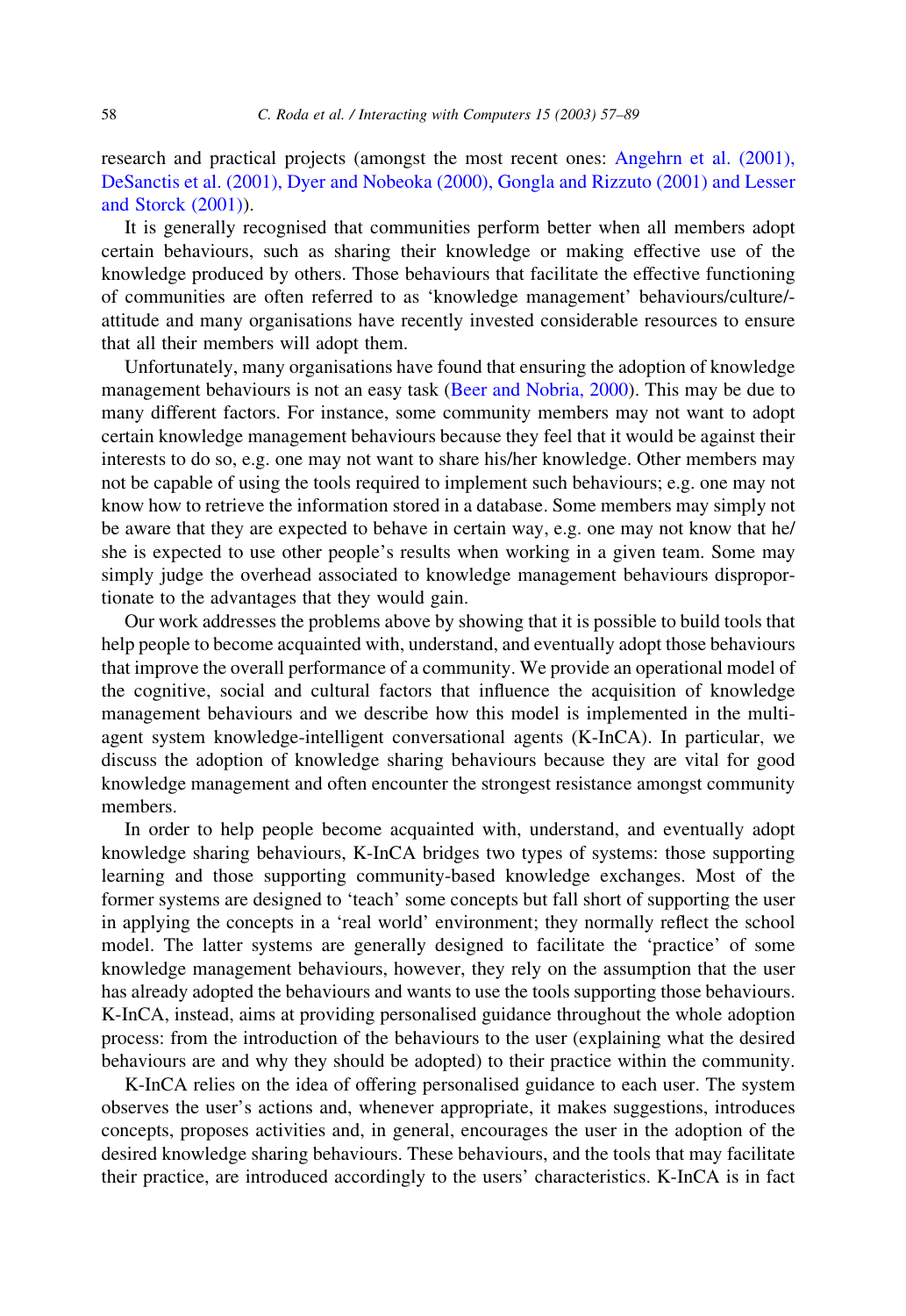capable of selecting amongst several pedagogical approaches on the basis of the evaluation of factors, such as the users' acquaintance with the behaviours, their learning preferences, their social position within the community and their current activities.

The agent-oriented design of the K-InCA system has allowed us to incrementally add new, autonomous, interactive, proactive, reasoning components responding to an increasingly wide range of users' needs and users' characteristics. The system is composed of several agents each fulfilling a different role, such as interacting with the user, diagnosing the user state, implementing pedagogical strategies, presenting tools. Autonomy, modularity and proactivity make the agent-oriented design a particularly suitable approach to the problem of adopting knowledge management behaviours. The agent-oriented paradigm also allows the system to be more easily distributed over computer networks, such as those normally available within organisations. The system presented can be used, for instance, to provide virtual community platforms with a mechanism that helps improve people's participation, or by organisations to help foster people's collaboration.

The main contribution of this paper is to show that it is possible to create tools supporting all aspects of the learning process: from the acquisition of information to the use of the information acquired, from individual learning to learning as a social process, from passive learning to active selection of one's learning objectives and priorities.

The paper is structured in three main parts. First we introduce the conceptual framework that is used to model people's adoption of knowledge management practice as a change process and we discuss how this process can be facilitated by appropriate pedagogical interventions. Then, we describe the agent-oriented K-InCA system that makes the framework operational by implementing the pedagogical intervention necessary to guide users in the adoption of knowledge sharing behaviours. We conclude by describing how our system relates to existing systems and by summarising the different findings of this approach.

# 2. Supporting the adoption of knowledge management practices: a conceptual framework

The objective of this section is to present the conceptual framework of K-InCA. From this framework, we derive the operational model of the interventions that should be activated to accelerate the adoption of knowledge management practices. In particular, we explain how knowledge management studies may help identifying what makes a community perform better and we define the type of communities addressed by our framework. We then represent the process undertaken by individuals in adopting knowledge management behaviours as a change process and we explain how this change process may be facilitated through a set of intervention strategies acting at cognitive, social and cultural levels.

## 2.1. Knowledge management in organisations

Recently, several fields of research, notably organisational management and information technology, have converged towards the study of what has become known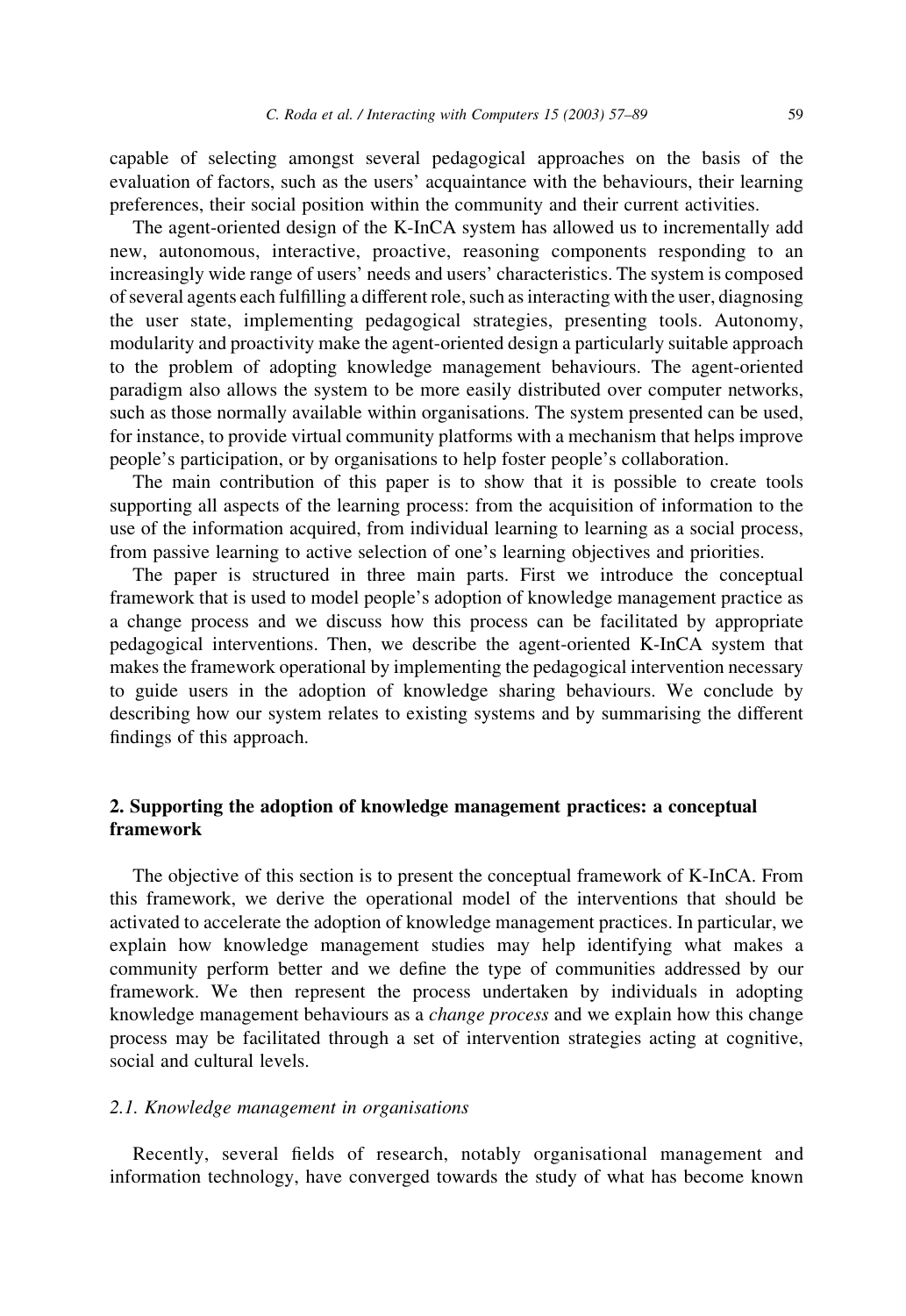as knowledge management. These studies often identify the behaviours that members of a community should adopt in order to improve the overall performance of the community. These are called knowledge management behaviours (or knowledge management culture, or knowledge management attitude). Knowledge management studies also indicate how these behaviours can be encouraged, facilitated, and supported. For example, efficiently sharing one's knowledge with other community members may be defined as a knowledge management behaviour that can be supported by providing good communication tools. Knowledge management advocates have demonstrated that the implementation of knowledge management behaviours increases the productivity of organisations, and improves their ability to transform themselves and adapt to their environment ([Davenport](#page-30-0) [and Prusak, 1998; Dore, 2001; Grant, 1996; Koulopoulos et al., 1997; Leonard-Barton,](#page-30-0) [1995; Nonaka and Hirotaka, 1995; Teece et al., 1997](#page-30-0)).

Notwithstanding (or perhaps, because of) the enormous amount of academic publications, consulting firms, implementation projects and 'experts' on knowledge management, no commonly agreed-upon definition of knowledge management exists. Some authors emphasise the processes needed to create an organisational memory. For example, [Stuart \(1996\)](#page-32-0) defines knowledge management efforts within organisations as "intended to retain, analyse and organise employee expertise, making it easily available anywhere, any time". Other authors concentrate on the human processes that allow efficient exploitation of the available information. For example, [Malhotra \(2000\)](#page-31-0) sees knowledge management as embodying "organisational processes that seek synergistic combination of data and information processing of information technologies, and the creative and innovative capacity of human beings". Along the same line, [Davenport and](#page-30-0) [Prusak \(1998\)](#page-30-0) stress how people are the main repositories of knowledge.

Concerning tools supporting knowledge management processes, Manville (cited in [Malhotra \(2000\)\)](#page-31-0) gives us an important hint about the requirements for systems assisting the work of communities: they should "support competencies for communication building, people networks, and on-the-job learning". Note that Manville stresses not only the availability of tools for communication, networking or learning, but also the need to support *competencies* enabling communication, socialisation and learning. Our framework was designed with the objective of supporting the competencies for knowledge management (rather than just supplying the tools), and because of this emphasis on competencies it differs from many of the existing community-based software.

Some authors have indicated that knowledge management processes are most effective when tailored to the community's organisational structure and goals ([Want, 1995\)](#page-32-0). For this reason, it is important to understand those elements determining the community structure, such as shared values, responsibilities, roles and duties. Our research concentrates on organisations, i.e. communities where the above elements are clearly identifiable. Examples of organisations are large, medium and small size business, some charities, political parties and some social intervention groups and civic networks.

Organisations are also characterised by the fact that they have commonly understood goals. In this sense, they can be seen as *communities of purpose* in that they "are composed of people who typically share a common desire to forward the interests of the organisation as a whole" [\(Carotenuto et al., 1999\)](#page-29-0). If however, we observe organisations at a finer granularity level, they are characterised by a set of foci on multiple subjects (such as: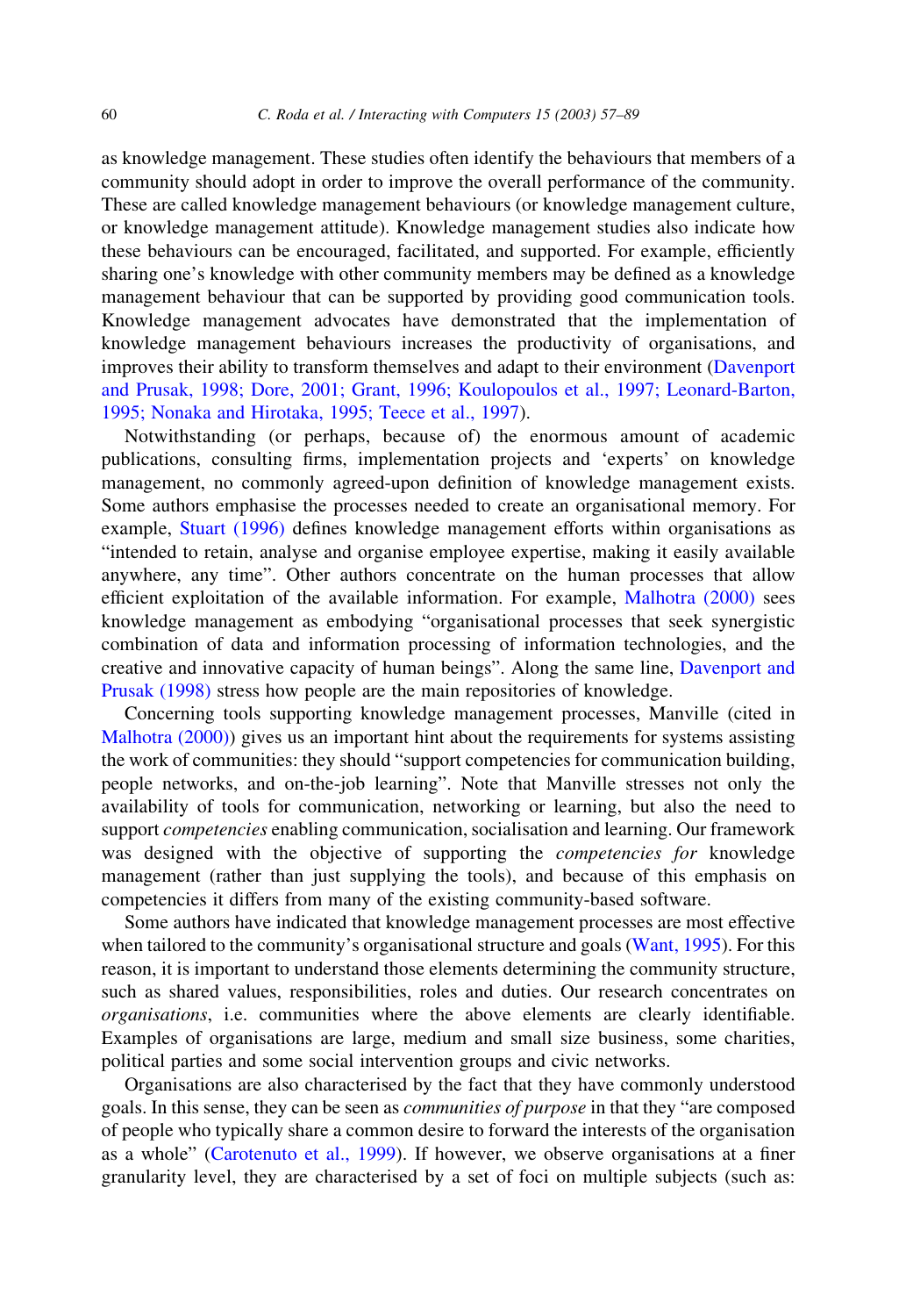products, customer relationship strategies, projects, social intervention activities) spanning both interests and activities. At this level, a complex social structure including many sub-communities becomes apparent ([Sumner et al. \(1999\)](#page-32-0) describe organisations as typically "composed of multiple interacting communities, each with highly specialised knowledge, skills, and technologies"). These sub-communities may be distinguished as communities of practice ([Wenger, 1998](#page-32-0)), communities of interests, communities of purpose, etc. (for a description of such communities, see [Carotenuto et al. \(1999\)\)](#page-29-0). Subcommunities may emerge spontaneously within the organisation (e.g. a sub-community of practice may emerge from the interaction of a group of salesmen within a corporation) or they may be purposely created (e.g. the board of governors may form a sub-community of purpose).

As discussed later, understanding the social dynamics related to sub-communities allows us to support better the adoption of knowledge management practices.

# 2.2. The change process

A recent survey on the implementation of knowledge management practices in banks and insurance companies [\(Dore, 2001](#page-30-0)) reports that the main barriers to knowledge sharing are the "lack of understanding of the benefits derived from knowledge sharing" and the 'technology inadequacies' due to the fact that 'knowledge is held in too many formats and repositories'. Some IT literature has also identified organisational and behavioural change management as a critical success factor in the implementation of knowledge management [\(Alavi and Leidner, 1999; Vandenbosch and Ginzberg, 1996–1997\)](#page-29-0).

We believe that the lack of understanding of benefits discussed by Dore can be addressed precisely by supporting behavioural change processes aimed at motivating community members towards the adoption of knowledge management practices. The analysis proposed by Dore tells us that users can be supported through the change process by addressing two needs. (1) Community members must be informed about the benefits of knowledge sharing and be offered occasions to experience the advantages themselves. (2) Users must be supported by a system capable of matching their needs with the information available within the community (or accessible outside the community). The former need is our main concern and it can be described in terms of innovation diffusion within the organisation [\(O'Reilly and Tushman, 1997; Rogers, 1995](#page-31-0)).

We describe users as undergoing a change process that brings them from their old practices to the conscious adoption of knowledge management practices (e.g. transition from low or non-existing levels of knowledge sharing practices to the widespread adoption of best behaviours in knowledge sharing). This process of change must be managed to ensure that all members of the community smoothly adopt the new behaviours.

In an extensive review of the literature on change management models ([Angehrn and](#page-29-0) [Atherton, 1999](#page-29-0)), we have summarised the critical ingredients needed to implement a successful change management program as a four stage cycle of visioning, planning, implementing, and reviewing and learning. The visioning stage defines the new behaviours and practices envisioned for the organisation, here we call these behaviours and practices the *change domain*. The user's *change state* is a description of the level of adoption of the behaviours and practices included in the change domain, i.e. the change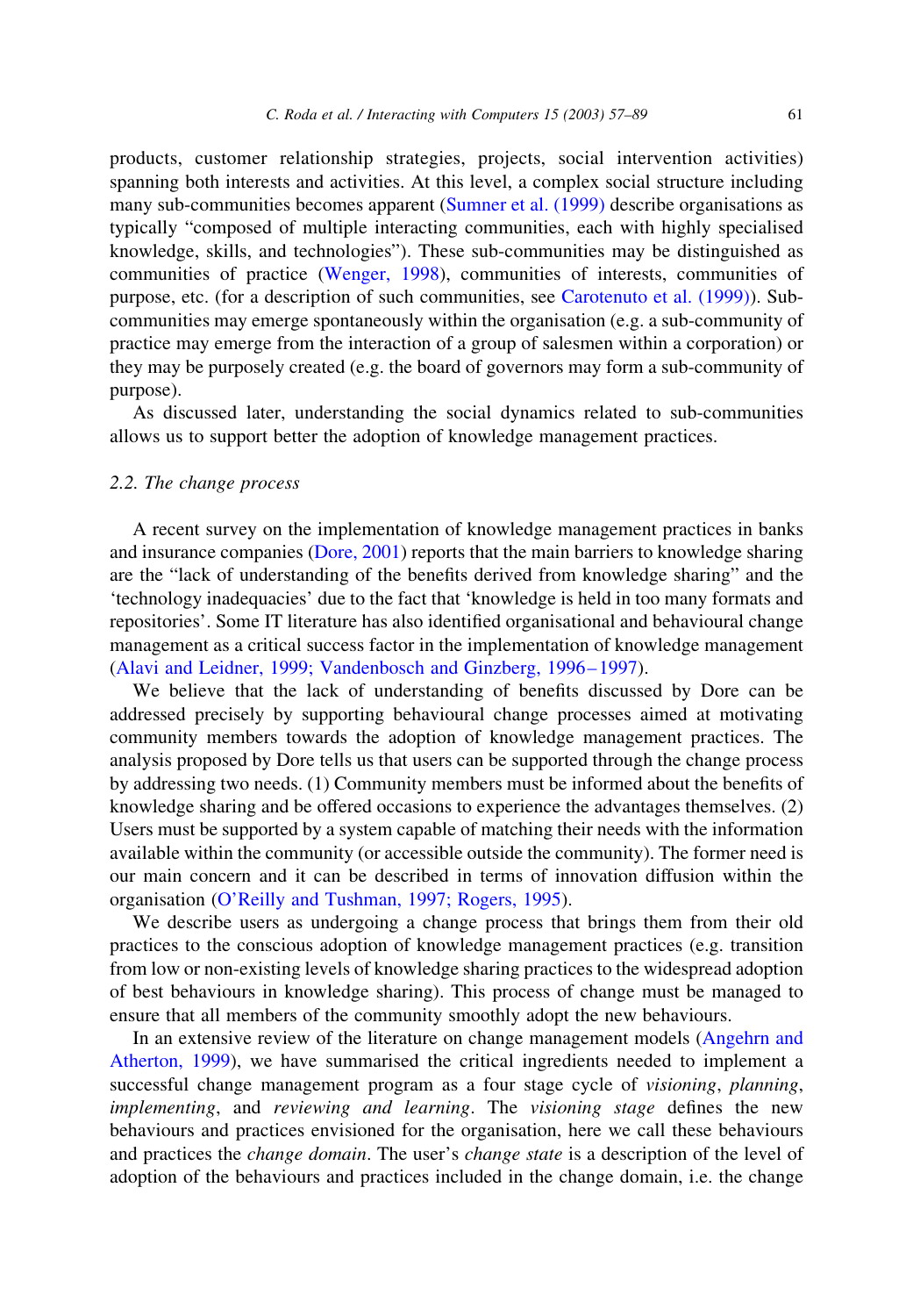state defines how far or close a community member is to the adoption of the desired behaviours. During the *implementation stage*, the community members should move from their initial change state (e.g. complete ignorance of all the desired behaviours) to a change state where all behaviours in the change domain have been adopted. The intervention model, developed in the planning stage, describes the strategies employed to bring about this state transition.

K-InCA has been designed to support the *implementation* stage of the change process; i.e. the system is designed to support people's progressive adoption of the behaviours defined in the change domain. In the rest of the paper, every reference to the change process is meant as a reference to the implementation stage of the change process.

We define a change process as a sequence of change operations upon user states, leading to an end (the acquisition of the desired behaviours). In particular, we define the change process following the model proposed by [Rogers \(1995\)](#page-31-0) in which "an individual [...] passes (1) from first knowledge of an innovation, (2) to forming an attitude towards the innovation, (3) to a decision to adopt or reject, (4) to implementation of the new idea, and (5) to confirmation of this decision" ([Rogers, 1995, p. 161](#page-31-0)). This model of the innovation–decision process rests on research evidence that the identified stages exist ([Rogers, 1995, chapter 5\)](#page-31-0).

Borrowing [Near's \(1993\)](#page-31-0) terminology and mapping it into Rogers' theory (see [Angehrn](#page-29-0) [and Nabeth \(1997\) and Manzoni and Angehrn \(1998\)](#page-29-0)) the following user states can be identified: "The first stage is awareness, in which the individual is alerted to the existence of something new. Next is the interest stage, in which the individual gathers information and an aroused level of curiosity. This is followed by the *appraisal/trial* stage, in which the new idea is tried out in a trial operation. The final stage is adoption, in which the individual incorporates the innovation as a part of the resources he or she uses on-the-job" [\(Near,](#page-31-0) [1993](#page-31-0)). See [Fig. 1](#page-6-0).

Initially, individuals become aware of a new behaviour (for instance, the behaviour 'acknowledge sources of information'); this corresponds to the achievement of phase (1) of Rogers' model. Becoming aware of a behaviour implies knowing what the behaviour is, how it can be practised, what are the advantages or disadvantages of the behaviour, who can help in the adoption, and what are the main repositories of information for the given behaviour. The awareness state is a passive state that may resemble some classic learning phases in which a teacher, or a book, supply a set of basic information on a given subject to a learner.

Based on the information acquired while passing from the ignorance state to the awareness state, community members can form a positive or negative attitude towards the innovation being introduced and they may move to an interest state. This corresponds to the positive achievement of phase (2) of Rogers' model. When in this state, people actively seek information that is often much more specific and situated than the information obtained in the awareness phase. This state is also characterised by an active and positive response to stimulus received regarding the new behaviour, e.g. willingness to participate in conversations about various aspects of the behaviours.

Once individuals have collected enough information, they are in the position to take the decision whether they should try to practise the new behaviour. This corresponds to phases (3) and (4) in Rogers' model. If the decision is favourable, then they enter the trial phase.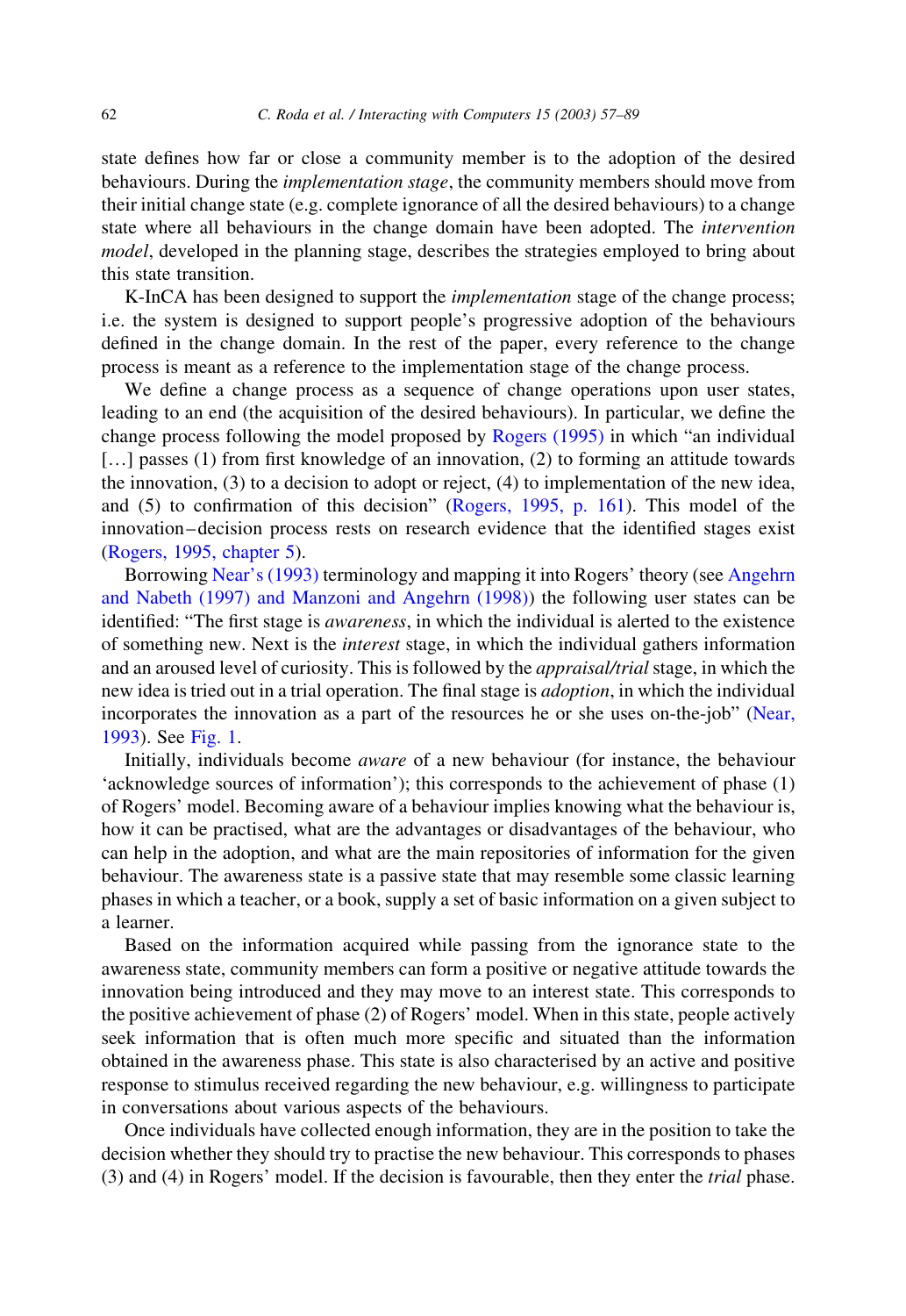<span id="page-6-0"></span>

Fig. 1. A model of the change process. The numbers indicate the mapping to Rogers' model.

In this phase, learners actually experiment with sharing their knowledge. They evaluate, on the basis of practical experience, the pros and cons of the new behaviour in their specific environments (e.g. with a given group of colleagues, with a group of friends, with an interest group), using particular tools (e.g. updating a database, participating in workshops, taking part in online discussions), and with respect to specific situations.

Finally, the trial may result in confirming the adoption of the behaviour, in which case the individuals enter into the adoption state, otherwise they may opt for the rejection of the behaviour (phase (5) of Rogers' model).

# 2.3. Facilitating the change process: intervention strategies

Given the model of Fig. 1, the change process is defined as a set of change operations upon user change states, aiming at achieving the adoption state for a given behaviour. The change operations are: acquire first knowledge, evaluate in context, experience in context, and evaluate experience. The change states are: Ignorant, Aware, Interested, Trial, and Adoption.

Each one of the change operations can be described in terms of the learning processes (possibly involving physical actions) enabling that operation. As a consequence, the whole change process can be seen as (a more complex) learning process.

In order to facilitate the change process, it is possible to define and activate a set of intervention strategies that facilitate such learning. Intervention strategies are actions, external to the individual undergoing the change process, aimed at facilitating a change operation; they correspond to teachers' interventions or pedagogical processes.

For instance, for individuals in the *ignorant* state with respect to a behaviour, it is more appropriate to supply information about the new behaviour rather than presenting them with proposals for the evaluation of the behaviour. Also, intervention strategies can be tuned to individuals' characteristics, such as one's attitude towards change, social network, and learning preferences.

In Sections 2.3.1 and 2.3.2, we analyse how intervention strategies can be adapted to the individual's change state (Section 2.3.1) and to other personal characteristics (Section 2.3.2). This will result in the operational definition of an intervention model (Section 3.4).

## 2.3.1. Intervention strategies and change state

Various learning theories have emphasised some aspects of learning that can be related to the change operations described earlier. Below we illustrate the change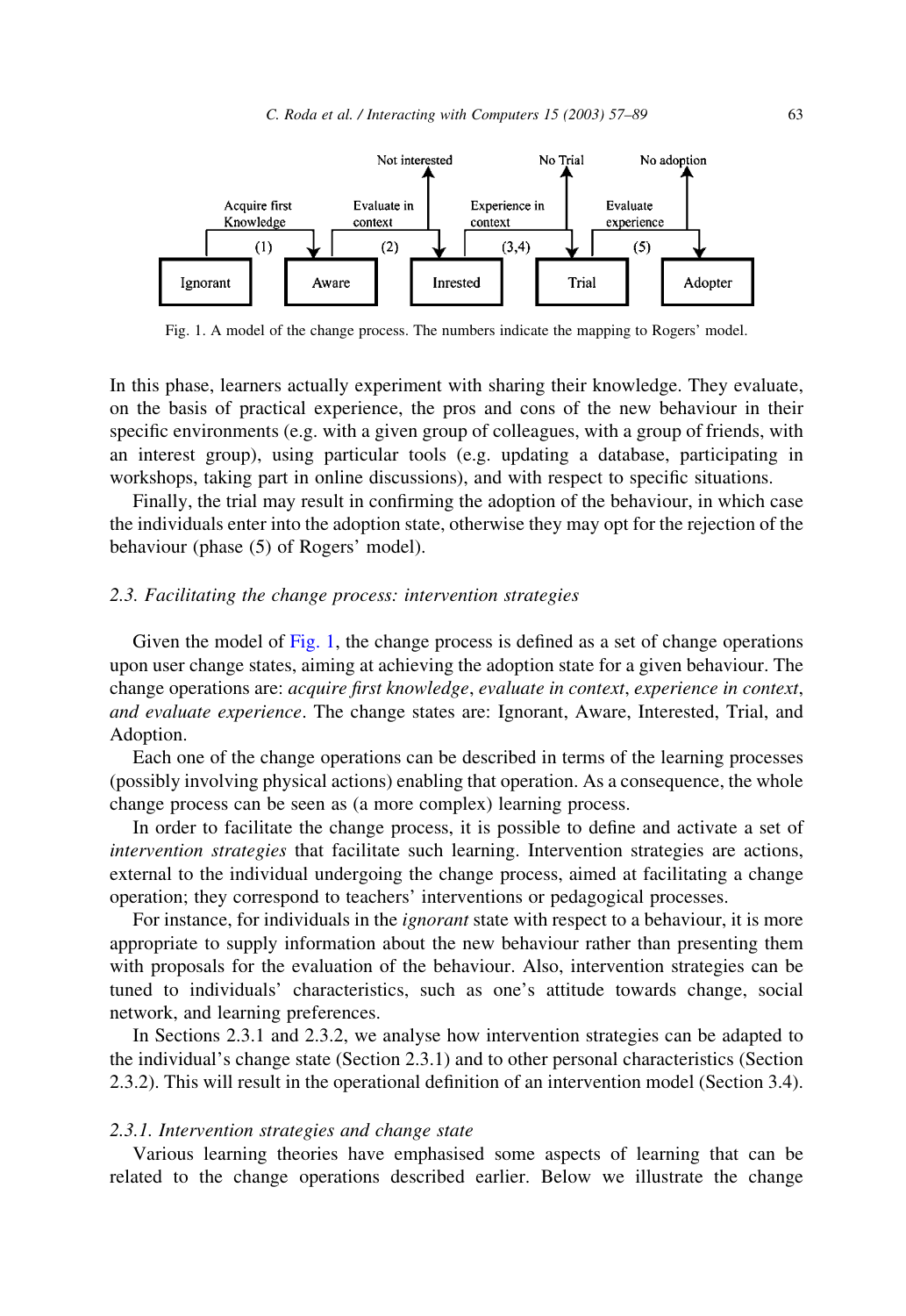process as a learning process with a set of examples that emphasise how the process can be facilitated.

The operation acquire first knowledge corresponds to the user acquiring information about the new behaviour. This operation can be facilitated using classic teaching methodologies that aim at 'transferring' some facts from some source to a learner (e.g. a teacher or a book).

The operation evaluate in context allows the discovery of the relationships between the new behaviour and the user's current (individual or social) goals and activities. Situated learning theories [\(Lave, 1991; Lave and Wenger, 1990](#page-30-0)) emphasise precisely this contextdependent aspect of learning, stressing the importance of social interaction. Context-based evaluation is often based on the observation of other members of the community. For example, how do members implement the new behaviour? How well does the behaviour work for them? This aspect is also emphasised in social learning theories ([Bandura \(1971\),](#page-29-0) for a cognitive analysis, see [Conte and Paolucci \(2001\)\)](#page-30-0).

The operation experience in context reflects aspects of learning analysed in theories, such as Rogers' experiential learning [\(Rogers, 1969](#page-31-0)). The focus is on addressing the needs and desires of the learner to achieve personal involvement, and on making learning selfinitiated and evaluated by the learner. Bruner's constructivist theory ([Bruner, 1996\)](#page-29-0) also stresses experience but in the sense that learning is an active process in which learners construct new ideas or concepts based upon their current knowledge and the teacher helps students to discover principles by themselves.

The learning theories briefly introduced above offer instructors some guiding principles for the facilitation of the learning process emphasising various factors (cognitive, social, cultural) of the process. We have used these principles to define a set of intervention strategies facilitating the transition through the various stages of the change.

[Table 1](#page-8-0) classifies a set of intervention strategies along two dimensions: the change operation (listed in the first column) and the factors influencing learning (listed in the first row).

# 2.3.2. Intervention strategies and learner's characteristics

[Table 1](#page-8-0) allows matching intervention strategies to change operations and therefore to user change states. However, the choice of the intervention strategy should also take into account the learner's characteristics. In particular, the learner's attitude towards innovation and the learner's social position are factors just as important as the learner's change state in selecting and tuning the strategies to apply.

Not every person has the same attitude towards change and innovation, nor the same role in the diffusion process. [Rogers \(1995, p. 262\)](#page-31-0) identifies five categories of adopters, in increasing order of resistance to change. (1) *Innovators* (about 2.5%) are the more venturesome. Although they are frequently at the origin of the introduction of the innovation in the system, they are not normally social leaders. (2) Early adopters (about 13.5%) are well integrated into the social group, often have a leader role, and generally play an important role in initiating the diffusion of the innovation in the group. (3) Early majority (about 34%) have a relatively positive attitude towards innovation, but need more time to adopt the innovation. (4) Late majority (about 34%) are more cautious about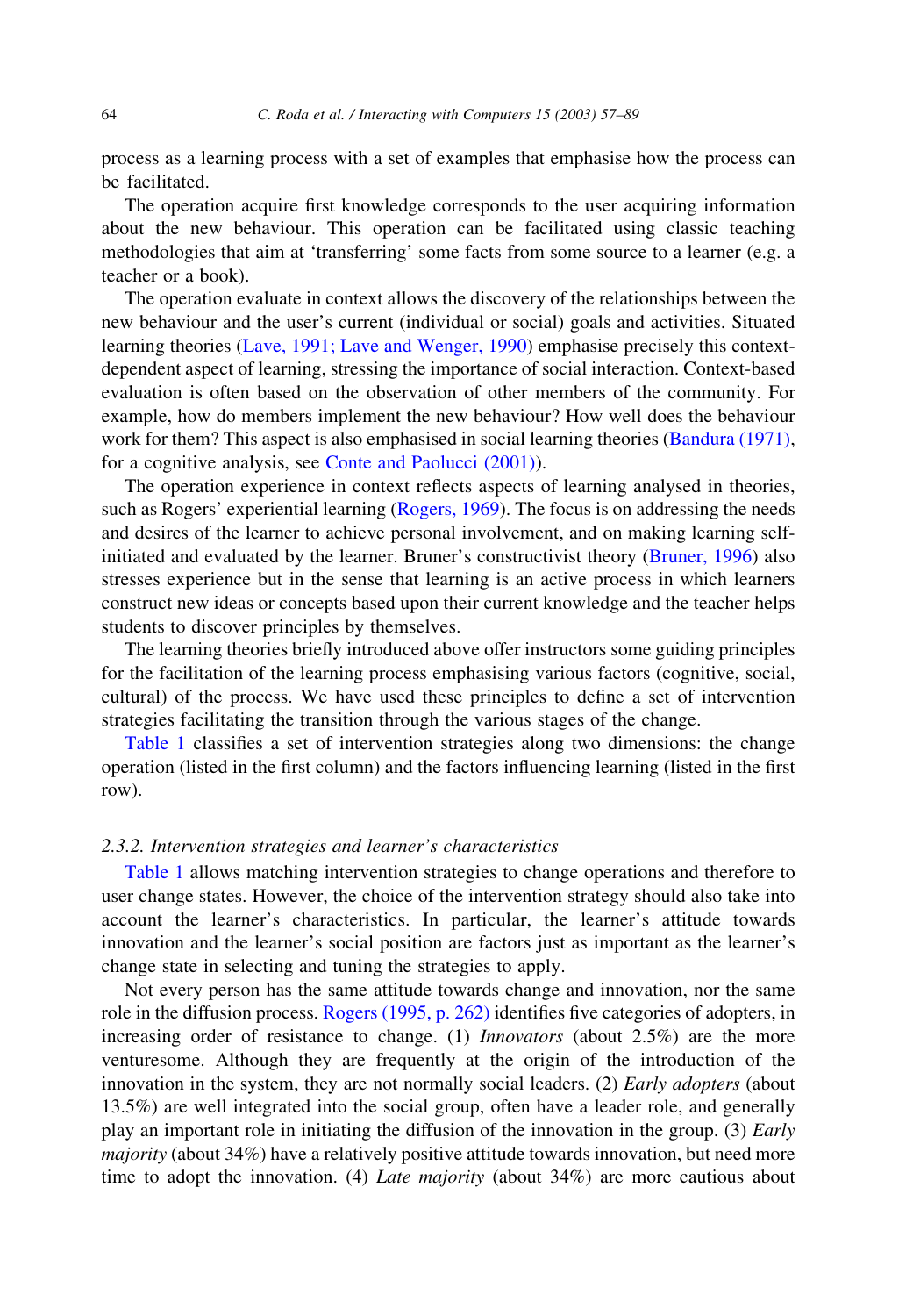#### <span id="page-8-0"></span>Table 1 Examples of intervention strategies

|                         | Cognitive                                                                           | Social                                                                                                               | Cultural                                                                                                 |
|-------------------------|-------------------------------------------------------------------------------------|----------------------------------------------------------------------------------------------------------------------|----------------------------------------------------------------------------------------------------------|
| Acquire first knowledge | Introduce the behaviour and how<br>it is implemented                                | Describe how the behaviour has<br>been useful to others                                                              | Present the relevance of the<br>behaviour in general                                                     |
| Evaluate in context     | Describe how the behaviour could<br>be useful for the user's<br>current activity    | Describe how community members, in<br>the user's social network, have<br>implemented the behaviour                   | Describe the relevance of the<br>behaviour to the community                                              |
| Experience in context   | Propose actions to implement the<br>behaviour within the user's current<br>activity | Propose actions, implementing the behaviour,<br>that would benefit community members<br>in the user's social network | Propose actions that would benefit<br>the community and explain how<br>they respond to internal policies |
| Evaluate experience     | Summarise the results obtained by<br>implementing the behaviour                     | Evaluate the advantages in terms<br>of social network                                                                | Evaluate advantages for the community                                                                    |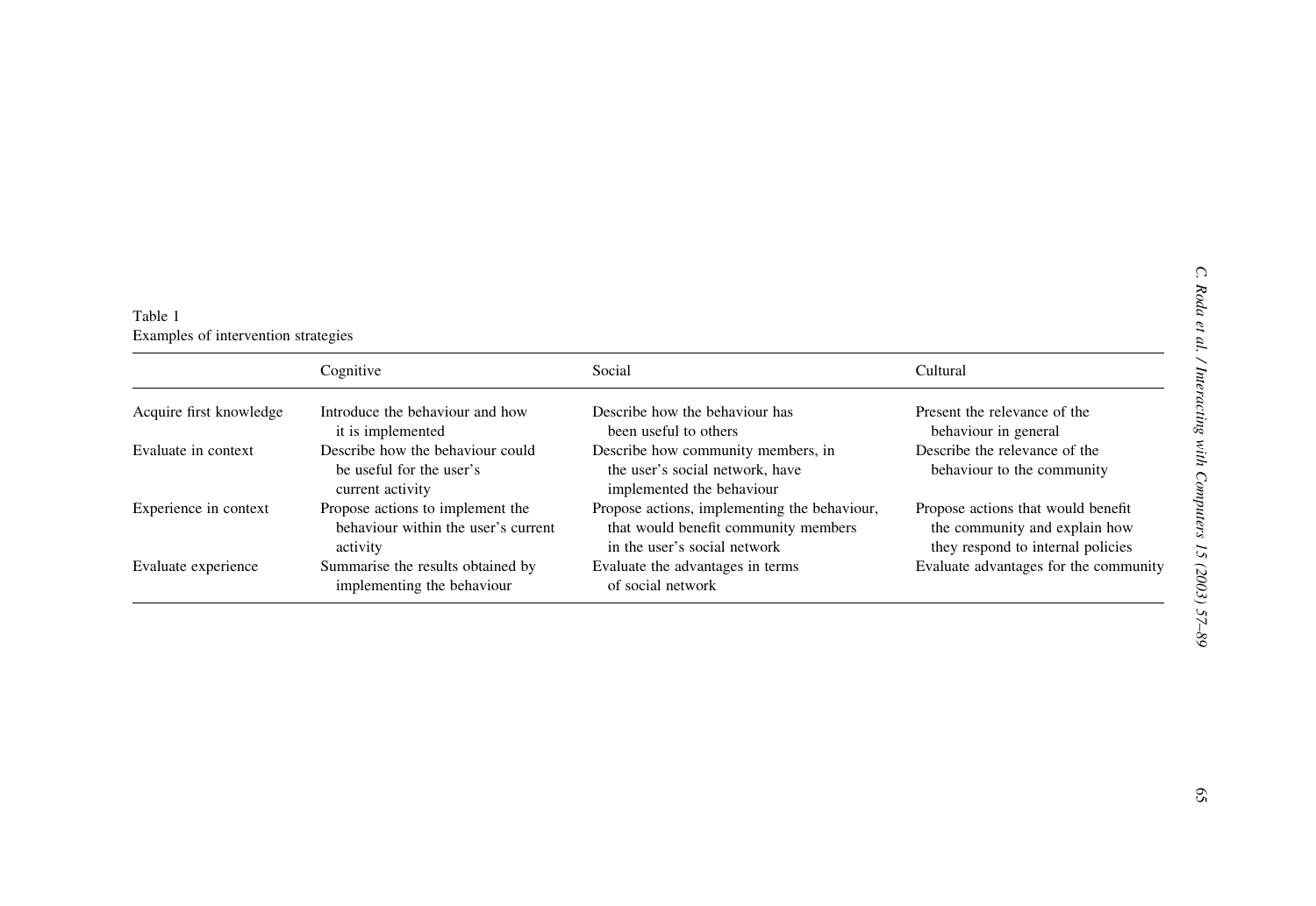innovation and typically adopt once the majority of the people have adopted. (5) Laggards (about 16%) have the most cautious attitude towards change.

Following Rogers' classification, we define the *user's attitude towards innovation* as a measure of how quickly a user goes through the change process with respect to other users in the community. Note that this definition means that the same person may appear as an innovator within one community whilst for instance, he may be ranked as late majority in a different community. The same is true for the user's attitude towards innovation within different change domains: an individual may be an innovator within certain domains and a laggard within others. This definition seems to correspond to the common sense understanding of people's attitude towards innovation.

The user's attitude towards innovation can be exploited to define the best intervention strategy to apply for each individual. Late majority people, for example, attach a lot of importance to others' opinions, therefore strategies, such as the acquire first knowledge/ social and evaluate in context/social described in [Table 1](#page-8-0), may be very effective with this category of users. On the other hand, innovators are less influenced by the social group and value hands-on experience to forge an opinion, therefore strategies, such as the experience in context/cognitive may be more appropriate for them.

The user's *social network* represents the relationships of one community member with others and with individuals and communities external to the one considered. Included in the social network are: (1) the personal network composed of friends and acquaintances; (2) the affiliation to sub-communities, and (3) the organisational network, such as the boss, the colleagues, the work acquaintances. The importance of social networks in innovation diffusion, business processes and economics is very well recognised, some of the latest studies include (Cohen and Stathis, 2001; Deroïan, 2002; Janssen and Jager, 2001).

The change process is inherently a social process and people's contribution to the social diffusion of innovation depends on their social position. The social network supplies information that can be exploited to understand the role of people in the process of diffusion and adoption. For example, individuals with a leading role in the organisation and a wide personal network are usually more likely to influence the adoption process. Individuals are regarded as members of a group rather than as stand-alone learners. Intervention strategies can be made more effective exploiting knowledge of the social network. For example, the evaluate in context/social strategy in [Table 1](#page-8-0) is made more effective by supplying examples of the implementation of the behaviour by friends of the learner or by leaders. As another example, the *experience in context/social* strategy may generate proposals for group work, the selection of participants in the group may be based on the individuals' attitude towards innovation, their areas of expertise and their social network.

More details on how the learner's characteristics are represented, assessed and updated within the K-InCA system are given in Section 3.2.

# 3. K-InCA: a multi-agent system supporting the adoption of knowledge sharing practices

The K-InCA system implements and makes operational the concepts introduced in Section 2. [Fig. 2](#page-10-0) illustrates the fundamental elements of the system. They are: (1) a change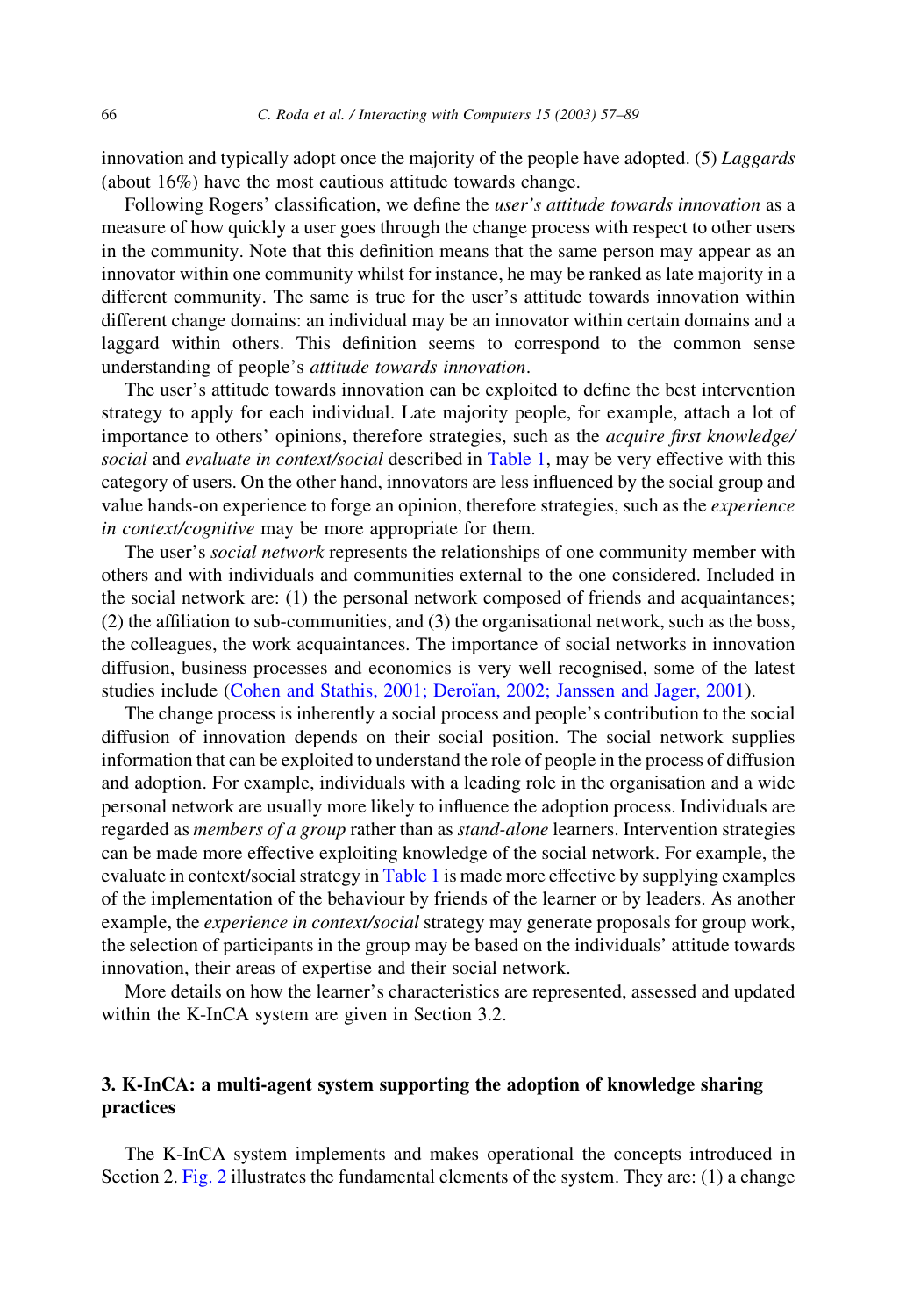<span id="page-10-0"></span>

Fig. 2. Overall K-InCA architecture.

domain, representing the content to be delivered, the behaviours to be adopted; (2) a set of user models, describing the users' characteristics, needs, interests, learning state; (3) a set of agents, that observe the users actions and provide personalised guidance by applying the most appropriate teaching strategies; (4) an intervention model, defining the best teaching strategies.

This section first describes the four components of the system, then presents K-InCA's user interface giving some examples of how the user may interact with the system, finally it briefly presents the system implementation.

# 3.1. Change domain: representing knowledge sharing behaviours

The change domain represents the collection of behaviours envisioned for the organisation. Our definition of 'behaviour' follows the classic psychological definition of 'a goal directed activity' ([Plotkin, 1994\)](#page-31-0). A behaviour is something the user does for some reason/motivation/goal. By performing certain actions users implement—i.e. temporarily adopt—certain behaviours.

Within the system, a behaviour is defined and represented by:

- a set of *actions*: describing what one would do when implementing that behaviour
- a set of *motivations*: describing how one would be motivated when implementing the behaviour
- a set *concepts*: which illustrate the behaviour to the user.

These three elements are described in Sections 3.1.1–3.1.3.

Behaviours are structured in a hierarchy to reflect the fact that one complex behaviour may be decomposed in simpler behaviours. [Fig. 3](#page-11-0) sketches part of the *knowledge sharing*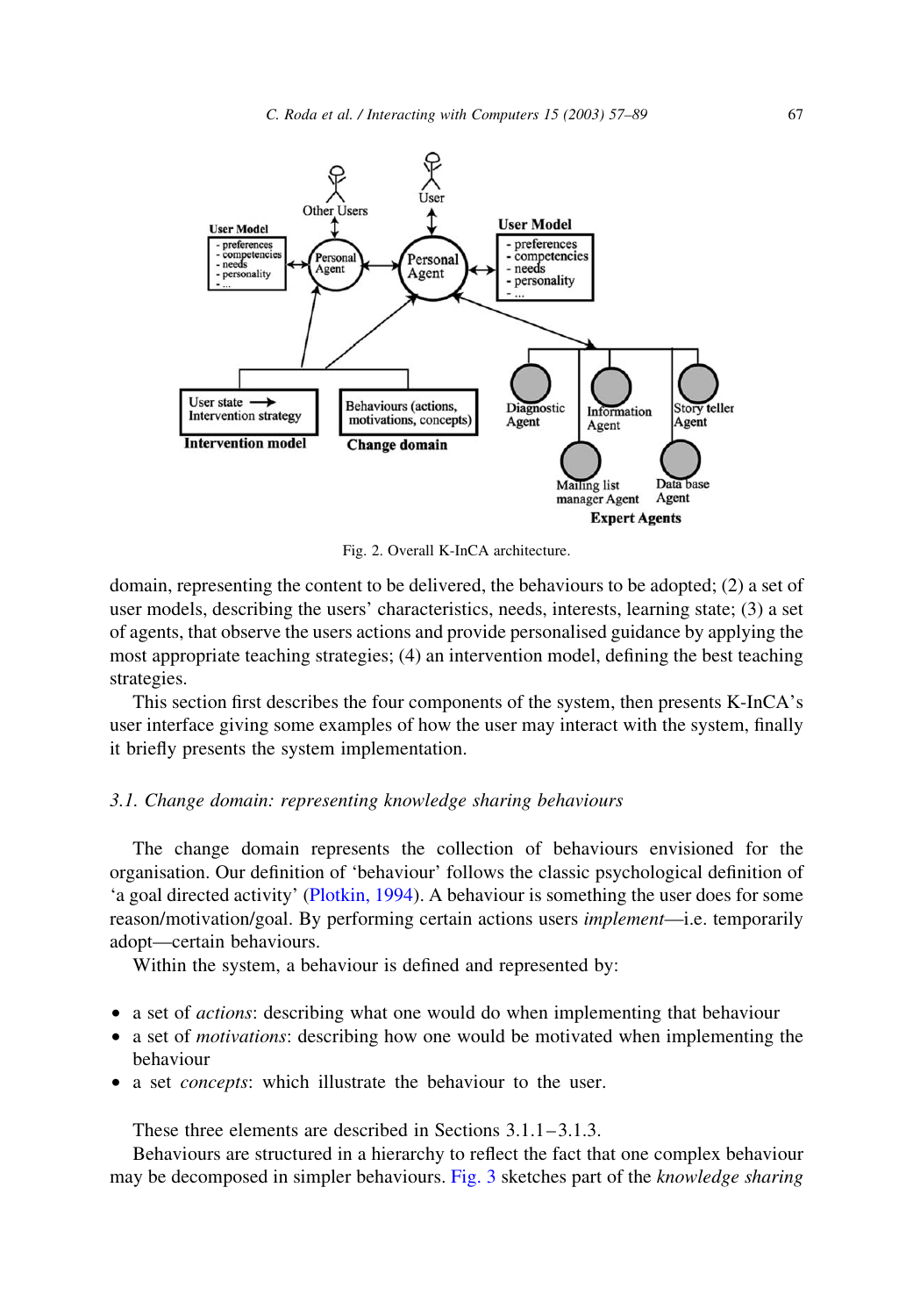<span id="page-11-0"></span>

Fig. 3. Example of hierarchy of behaviours in the change domain.

hierarchy. For example, one may adopt a knowledge sharing behaviour by adopting the make knowledge available to others behaviour or by adopting the acquire knowledge from others behaviour.

Internal nodes of the hierarchy are called complex behaviours. Users implement complex behaviours by either performing their associated actions or by implementing one or more of their sub-behaviours. For example, the reply to request for help behaviour implements the make knowledge available to others behaviour. Leaf nodes, i.e. behaviours that are not further decomposed in sub-behaviours, are called simple behaviours. Users implement simple behaviours by performing their associated actions.

The whole change process is rooted in one behaviour (e.g. knowledge sharing behaviour, knowledge management behaviour, entrepreneurial behaviour, social responsibility behaviour). In the K-InCA system, the root behaviour is the knowledge sharing behaviour.

#### 3.1.1. Action representation

User's actions are described by a structure indicating: the action's context, the action's type, the action's content, the action's subject and the action's third party. Actions may be only partly specified (partially instantiated).

The action context describes the situation in which the action takes place, e.g. a meeting, an informal talk, a seminar, a conference, an online situation.

The *action's type* describes the user's act. For example, the user may *ask for something*, tell something, receive something, write something. Currently only communication actions are implemented (ask, tell, receive).

The action's content specifies what has been asked for, told, written, etc. It supplies the value for the something of the action's type. Examples are: information, suggestion, and acknowledgement.

The *action's subject* indicates the specific subject of the action. It can be any sequence of wording, such as 'project Alpha' as in asking information about project Alpha.

The *action's third party* specifies who else is involved in the action. For example, one may ask information about the project Alpha to the Alpha mailing-list.

An example of a completely instantiated action is In an informal talk I have asked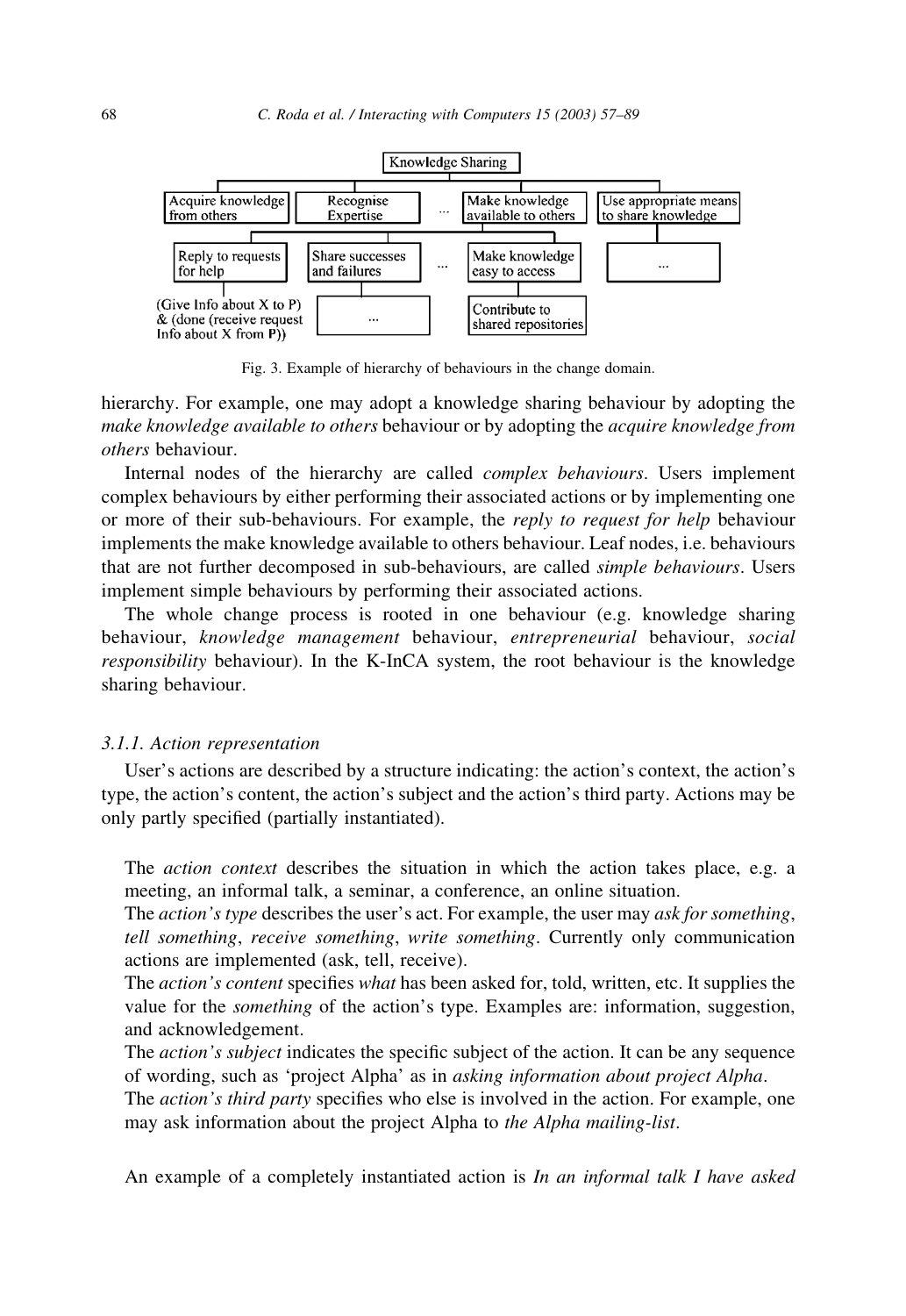advice about project Alpha to Mr Smith. An example of a partially instantiated action may be I have asked advice to Mr Smith.<sup>2</sup>

We assume that actions associated to behaviours are observable (by the system). Such actions are generally partially instantiated. For instance, the bottom left box of [Fig. 3](#page-11-0) states that if the user performs the action to give information about some subject  $X$  to person  $P$ after receiving a request for information about  $X$  from person  $P$  then the user has implemented the reply to request for help behaviour.

The actions and sub-behaviours associated to a behaviour (its children in the tree of [Fig.](#page-11-0) [3\)](#page-11-0) represent non-exclusive, alternative ways of implementing the behaviour.

#### 3.1.2. Motivations for behaviours

The motivations associated to behaviours define why a user should adopt the given behaviour. A motivation is composed of four elements indicating (1) who will benefit from the user's adoption of the behaviour, (2) the type of advantage (e.g. economic, professional, image, meet-organisation-requirement, meet-organisation-aspiration), (3) the applicability conditions for the motivation and, (4) some text used to present the motivation to the user. Super-behaviours are always considered as possible motivations for sub-behaviours (with the *organisation* as a beneficiary, *meet-organisation-aspiration* as the type of advantage and the applicability condition always satisfied). For instance, one may reply to a request for help in order to make knowledge available to others (superbehaviour), or in order to receive a monetary compensation attached to that type of request.

## 3.1.3. Concepts associated to behaviours

Five concepts are associated to each behaviour. They respectively describe: (1) what the behaviour is, (2) why and for whom the behaviour is relevant, (3) how to practise the behaviour, (4) who can provide further information on the behaviour and (5) where further information on the behaviour may be found. Concepts are basically collections of text descriptions and pointers to documents about the behaviour.

# 3.2. User model

As discussed in Section 2.3, several types of information about the user are relevant to the management of the change process and in particular to the selection and implementation of the intervention strategies. This section explains how this information is organised, collected and updated within the user model.

The diagnostic agent is responsible for updating the user model. Whenever a new user's action is reported, the diagnostic agent updates the model accordingly. This choice has the advantage to clearly separate diagnostic functions, aimed at inferring user's characteristics, from other types of functions. As the set of actions represented by the system will extend, several diagnostic agents may be introduced, each specialising on a different category of action; for instance we may have diagnosis of communication actions, diagnosis of document manipulation actions, diagnosis of search actions.

<sup>&</sup>lt;sup>2</sup> All the people's and project's names mentioned in the examples of this paper are fictitious.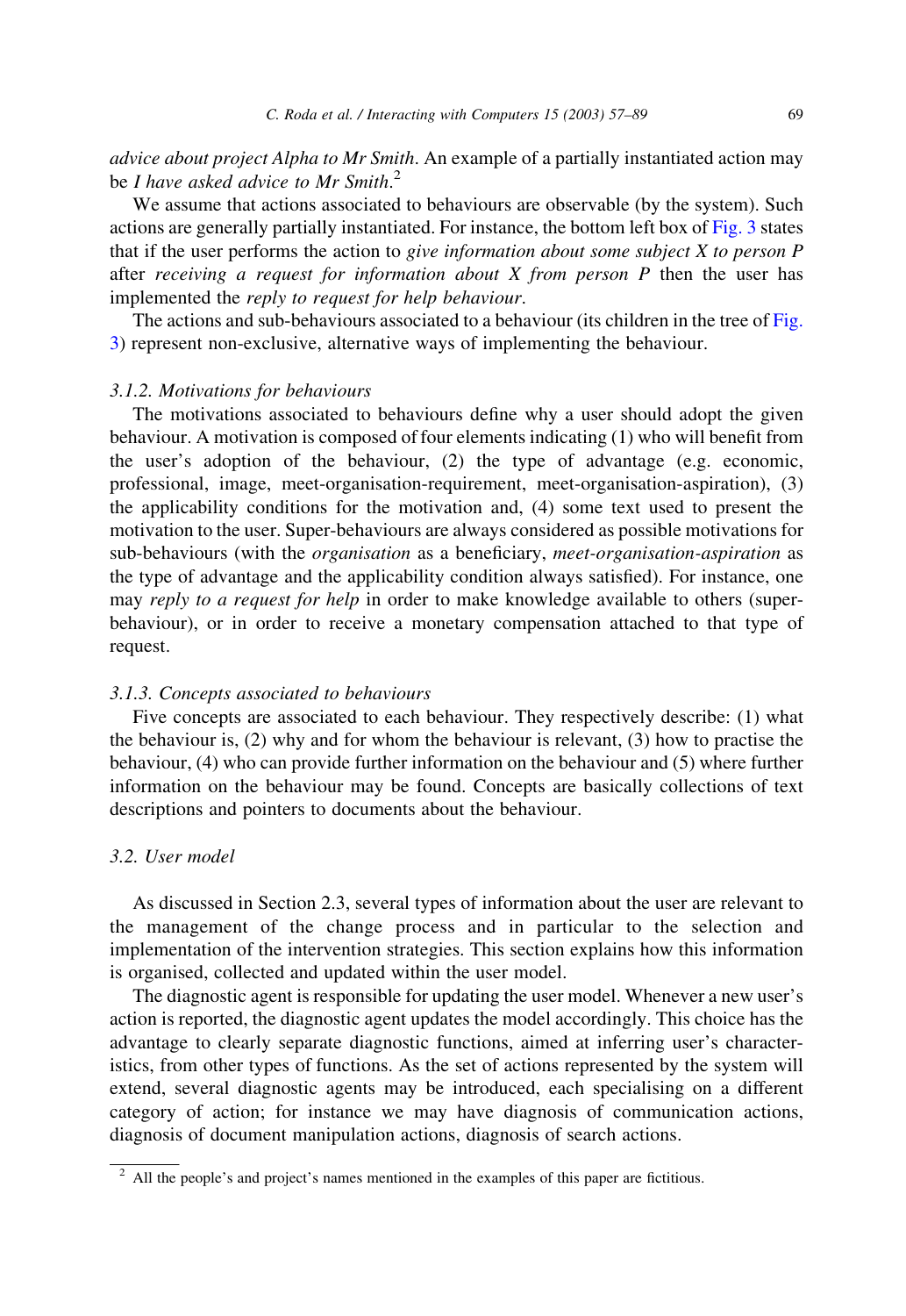# 3.2.1. User's change state

The user's change state is a description of the level of adoption of each one of the behaviours included in the change domain. With respect to each behaviour, the user can be in one of the following change states: ignorant, aware, interested, trial, or adoption.

We assume that community members are initially ignorant with respect to all behaviours and their state change is marked by specific events. The transition from the ignorant state to the aware state follows an event in which the user has been informed about the behaviour. The transition from aware to interested is marked by the user's requesting information about the behaviour or spending time finding out about the behaviour in general. The transition from interested to trial is achieved when the user actually performs some actions implementing the behaviour. Finally, the transition from trial to adoption corresponds to the repeated implementation of the behaviour. The diagnostic agent is capable of recognising these events and updating the change state accordingly.

# 3.2.2. User's attitude toward innovation

We have seen (Section 2.3.2) that the user's attitude towards innovation is a measure of how quickly a user goes through the change process with respect to other users in the community. The diagnostic agent maintains this measure. A user's attitude indicator is associated with each behaviour. Also, a user's attitude indicator is associated with the whole domain. When the state of the user changes with respect to a given behaviour (e.g. the user achieves the trial state for the *reply to request for help*), his/her inclination towards the adoption of that behaviour is measured as the inverse of the number of members of the community who have already achieved that change state for that behaviour. The user's attitude towards innovation is the average of his/her inclination towards the adoption of all the behaviours in the change domain. These numbers are then associated to a category (e.g. laggard, innovator) following Roger's statistics presented in Section 2.3.2.

#### 3.2.3. User's social network

The social network is represented by listing the people in the network and, for each entry, indicating the type/s of relationship/s (e.g. friend, colleague, belonging to the same sub-community) and the 'level' of the relationship. By level of relationship we mean how close the relationship is (e.g. a friend versus a good friend, a colleague versus a colleague with whom one works every day).

Users can declare (and update) entries describing their social network and the diagnostic agent infers relationships between users by both observing the user's action and by inferring properties using simple inference rules or stereotype hierarchies ([Rich, 1979,](#page-31-0) [1989](#page-31-0)). For example, when the user declares that he has asked information to Mr Smith about project Alpha, the diagnostic agent adds Mr Smith to the user's acquaintances or it raises the level of acquaintance of the user with Mr Smith.

# 3.2.4. User's interests and expertise

The user's interests and expertise are represented in the user's model through two lists of keywords each with an associated value indicating the interest/expertise level. These components can be declared and updated by both the user and the diagnostic agent on the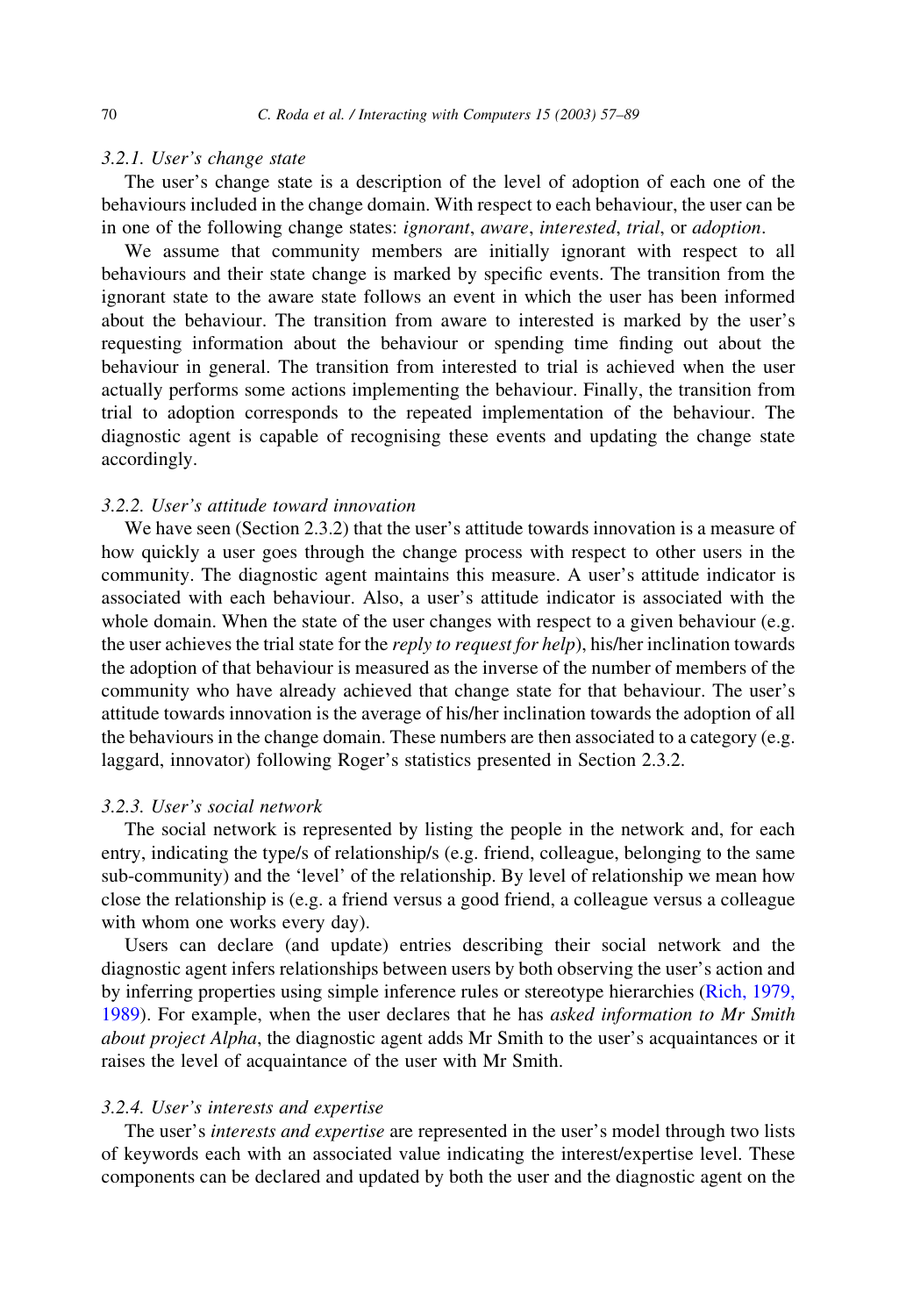basis of the users' actions. For instance, when the user declares that he has asked information to Mr Smith about project Alpha, the diagnostic agent adds the project Alpha to the user's interests. If this project is already listed amongst the user's interests, the diagnostic agent rises the level indicator.

The weights/levels assigned to user's interests, expertise and social network allow representation of facts, such as the user being 'very interested' in a given subject and only 'marginally interested' in another one; or the user 'just knowing' Mr Smith whilst being 'well acquainted' with Mr Black. Using the same weight assignment procedure for all users allows, for instance, comparison of the expertise level of several users on the same subject (for a more detailed discussion of this aspect of the system, see [Roda et al. \(2001\)\)](#page-31-0).

#### 3.2.5. User's activity

The user's *activity* is a log of the actions performed by the user. The order in which the actions appear in the log file is significant and represents their temporal relation. This field of the user model allows the system to reason about user's behaviours that are related to sequence of actions rather than individual actions.

# 3.2.6. User's knowledge management agenda

The user's knowledge management agenda contains two ordered lists indicating those behaviours that are currently most relevant to the user. We consider that a behaviour may be relevant either because it has been recently implemented by the user, or because there has been an occasion in which it could have been implemented but it was not. The two lists correspond to these two types of behaviours. The procedure used by the diagnostic agent to update the knowledge management agenda is described in Section 3.3.1.

# 3.3. The agents

The agents' goal is to bring the user from some initial state to a state of adoption for the behaviours included in the change domain. This goal is achieved with the execution cycle of [Table 2.](#page-15-0)

Each user interacts with the system through a personal agent. This personal agent coordinates the activity of a set of agents each having specific roles and expertise.

After observing a user's action (Step 1), the personal agent activates the *diagnostic* agent who updates the user model (Step 2). Based on the updated model, the personal agent selects a new current learning objective, i.e. a set of behaviours in the change domain whose level of adoption should be increased. Then, it solicits proposals from the expert agents to achieve the learning objective. The expert agents may propose to implement one or more intervention strategies. The personal agent selects the best proposal by applying the preference rules given in the intervention model (Step 3). Finally, in Step 4, the personal agent requests the selected expert agent to implement its intervention.

The personal agent guides the process and has control over the interaction with the user. In this section, we analyse the agents' behaviour in terms of their activity during the various steps of the execution cycle.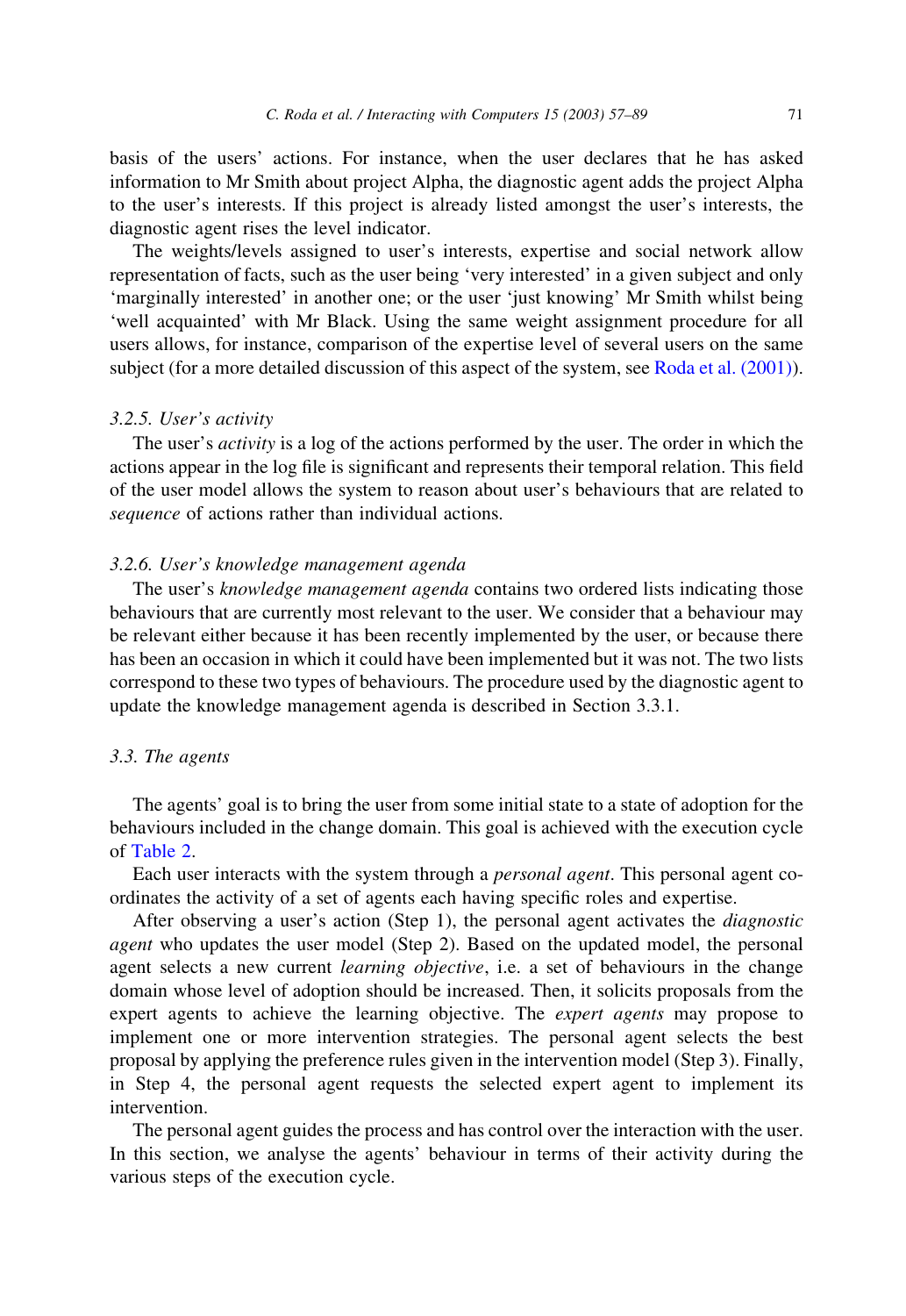| Step 1 | Observe user's action                                |
|--------|------------------------------------------------------|
| Step 2 | Update user's state                                  |
| Step 3 | Select a learning objective and an intervention mode |
| Step 4 | Execute the intervention                             |

Table 2 Flow of execution within the agent system, given an action of the user

# 3.3.1. The diagnostic agent: updating the user model

Upon observing a user's action (Step 1 of the execution cycle) the personal agent activates the diagnostic agent in order to update the user model (Step 2 of the execution cycle).

Many of the diagnostic agent's activities have already been described in Section 3.2. This section explains how the diagnostic agent updates the knowledge management agenda.

The diagnostic agent's objective is to identify the behaviours that are most relevant to the user's current activity. Given (1) the user's current action, (2) the user's previous activity, and (3) the change domain, the diagnostic agent generates a set of hypotheses about the behaviours that the user may have implemented by performing the current action. These hypotheses are generated by matching the user's actions with those associated with behaviours in the change domain—see, for example, the action associated to the reply to requests for help behaviour of [Fig. 3](#page-11-0).

Assume, for instance, that the user performs the action: in an informal talk I have given information about project Alpha to Mr Smith. Also assume that the user had previously declared the action in an email I have received a request for information about project alpha from Mr Smith. The diagnostic agent would recognise that the user's actions match the actions associated to the reply to request for help behaviour. Consequently, the diagnostic agent would generate the hypothesis that the user has implemented the reply to request for help behaviour.

Some actions associated to the behaviour may only partially match the user's action. These partial matches allow the diagnostic agent to identify those behaviours that have not been implemented but could have been implemented (would have been desirable in the given context).

In the example above, following the user's action in an informal talk I have given information about project Alpha to Mr Smith, the behaviour distribute information to all interested parties may be identified as a desirable behaviour that has not been implemented.

Consequently, the diagnostic agent updates the knowledge management agenda by raising the relevance of the identified behaviours in the respective lists: the implemented behaviours and the desired behaviours lists. During the process of behaviour identification, the diagnostic agent may interrogate the user in order to gather the information necessary to confirm its hypotheses.

The diagnostic agent also updates the change state, attitude toward innovation, social network, interests and expertise, and user activity slots of the user model, as explained in Section 3.2.

<span id="page-15-0"></span>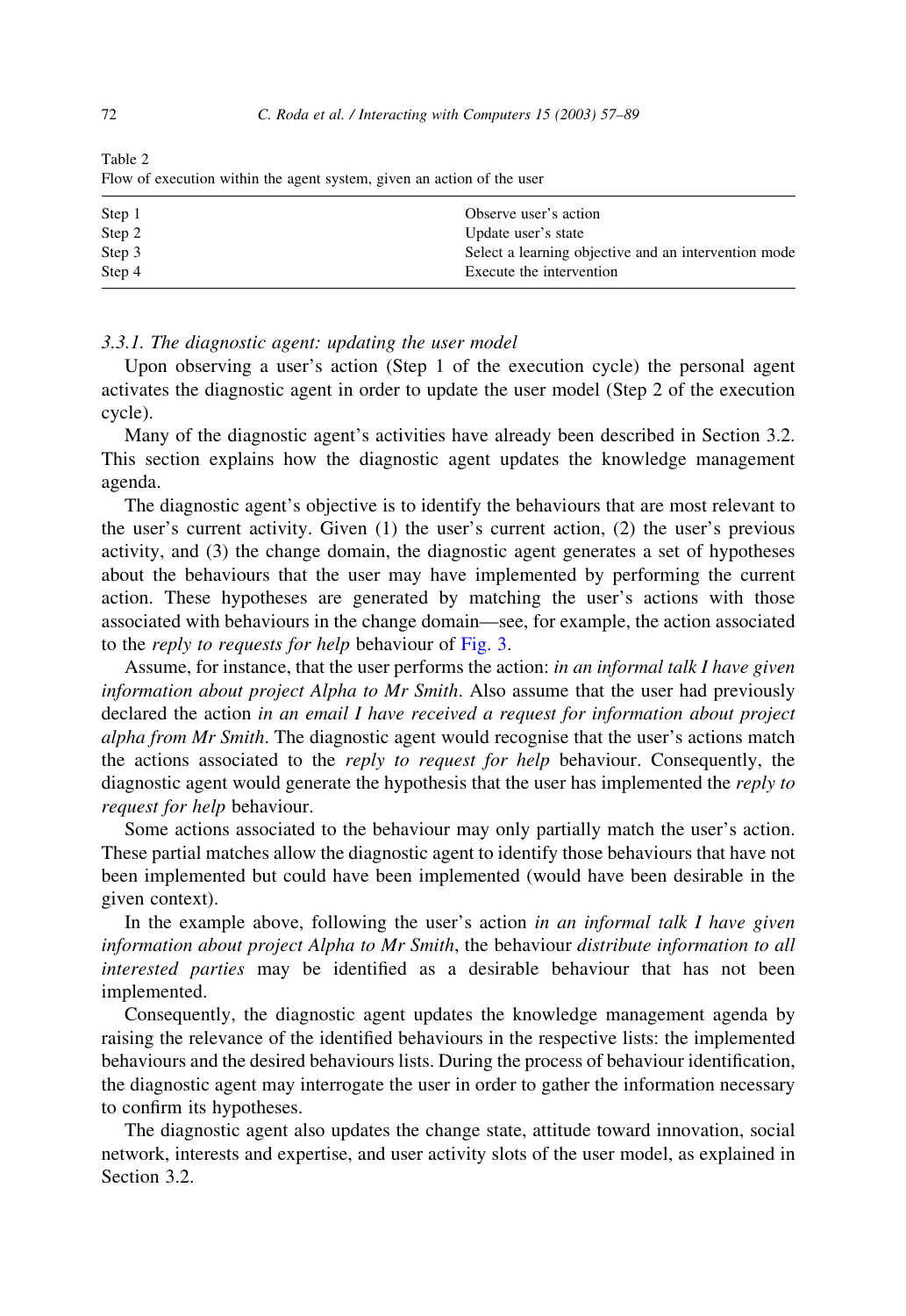# 3.3.2. The expert agents: select a learning objective and an intervention mode

Once the user's state has been updated, Step 3 of the execution cycle (select a learning objective and an intervention mode) is executed through the following sub-steps:

- Step 3.1 the personal agent selects the current learning objective
- Step 3.2 the personal agent solicits proposals from the expert agents by broadcasting a request for proposals for the selected learning objective
- Step 3.3 the expert agents respond to the personal agent's request by proposing to implement one or more intervention strategies to achieve some part of the learning objective
- Step 3.4 the personal agent selects the most appropriate proposal.

In Step 3.1, the personal agent selects a learning objective, i.e. the set of behaviours whose adoption level should be raised. Currently, the personal agent composes the learning objective by selecting the four most relevant behaviours (those at the top of the knowledge management agenda's lists of implemented and desired behaviours) that have not yet been adopted by the user. In the future, the selection of the learning objective may be guided by more complex rules. Such rules may not only take into consideration the current relevance of a behaviour for the user, but also other factors, such as the importance of the behaviour with respect to the user's role within the organisation, or the balance amongst the behaviours that are being adopted and those that are lagging behind.

In Step 3.2, the personal agent starts an *intervention selection protocol* that may be completed during Step 4 if an intervention is implemented by one of the expert agents. The complete intervention selection protocol is depicted in [Fig. 4](#page-17-0).

The personal agent broadcasts a request for proposals by sending a message:

generateProposal(PA, LearningObjective)

where PA is the Personal Agent itself and the LearningObjective is the selected learning objective, i.e. the list of behaviours whose adoption level should be increased by the experts' interventions.

Upon receiving the personal agent's request, the expert agents verify if they can generate proposals capable of satisfying the learning objective (Step 3.3). If they can, they put forward their proposals by sending a message:

```
Propose (AgentName, ProposalID, Behaviour,
  InterventionStrategy, Personalisation,
 TextDescription)
```
where:

- † AgentName is the expert agent's name (this corresponds to a unique identifier in the system)
- ProposalID is the unique (for the expert agent) identifier of the proposal. This is necessary in case the expert agent submits more than one proposal.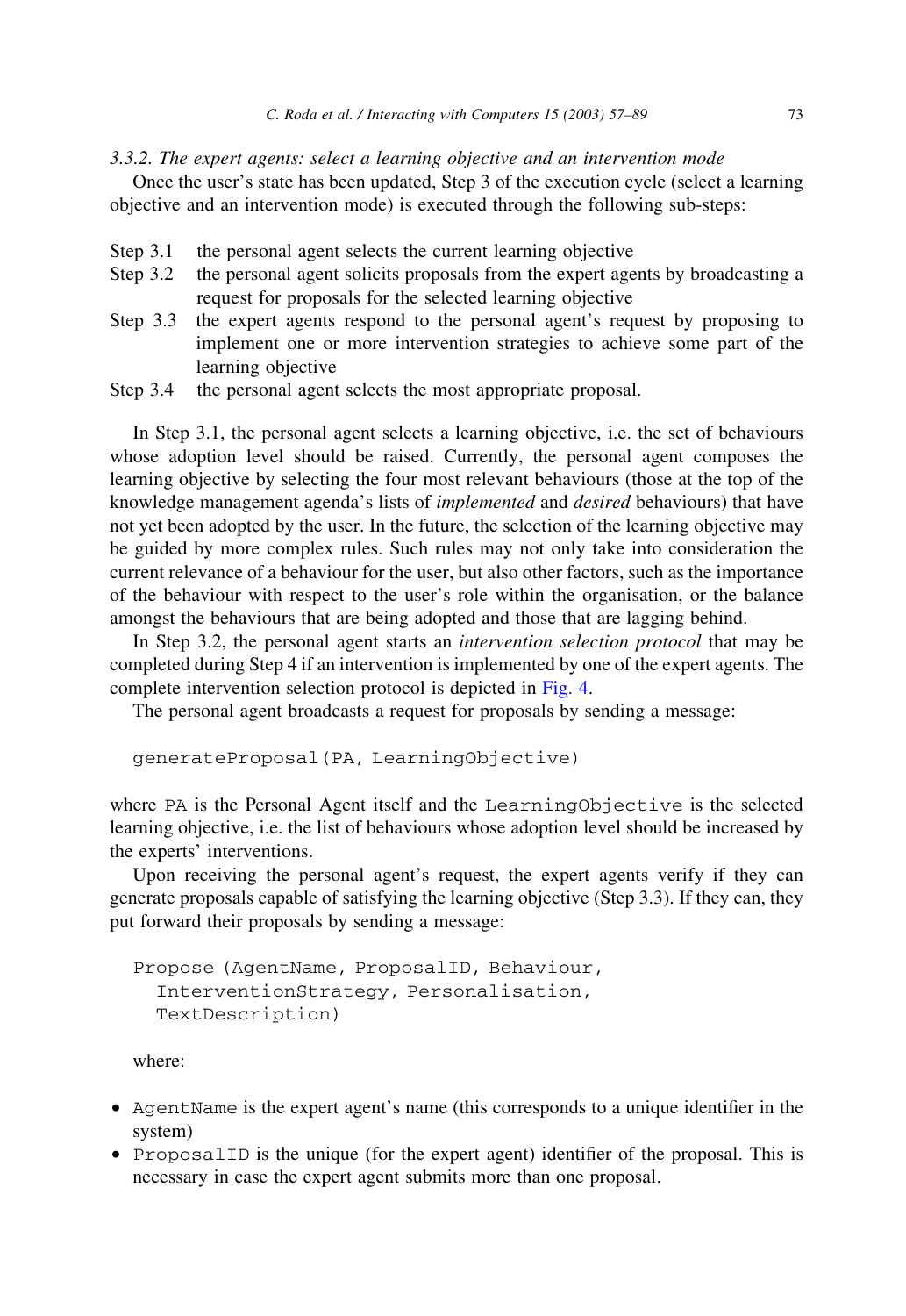<span id="page-17-0"></span>

Fig. 4. The intervention selection Protocol: N expert agents propose intervention strategies to the personal agent who selects the most appropriate one for presentation to the user.

- Behaviour is he identifier of the behaviour (which must belong to the learning objective set) that would benefit from the proposed intervention
- InterventionStrategy is the name of the intervention strategy that will be implemented
- Personalisation is a (possibly empty) set of pairs (user model slot  $=$ user\_model\_slot\_value) specifying how the proposal is personalised for the user. For example, this field may tell the personal agent that the proposal acts upon one specific user's interest.
- † TextDescription is a text description of the proposal allowing the user, if he wishes so, to select the best proposal in place of the personal agent.

[Fig. 5](#page-18-0) shows an instantiated example of the intervention selection protocol where a personal agent requests proposals to improve the adoption level of the behaviours reply to requests for help and make knowledge easy to access. The Story-Teller agent proposes to implement the *acquire\_first\_knowledge\_cognitive* strategy in order to improve the adoption of the make knowledge easy to access behaviour by giving some information on the behaviour to the user. The *Emailer* agent proposes to implement the *experience\_in\_* context social strategy in order to improve the adoption of the reply to requests for help behaviour, this strategy will be personalised by involving the user's friend *Paul* and by being related to the user's interest in  $InCA$ . The personal agent selects the Emailer agent's proposal and asks to this expert to implement its proposal.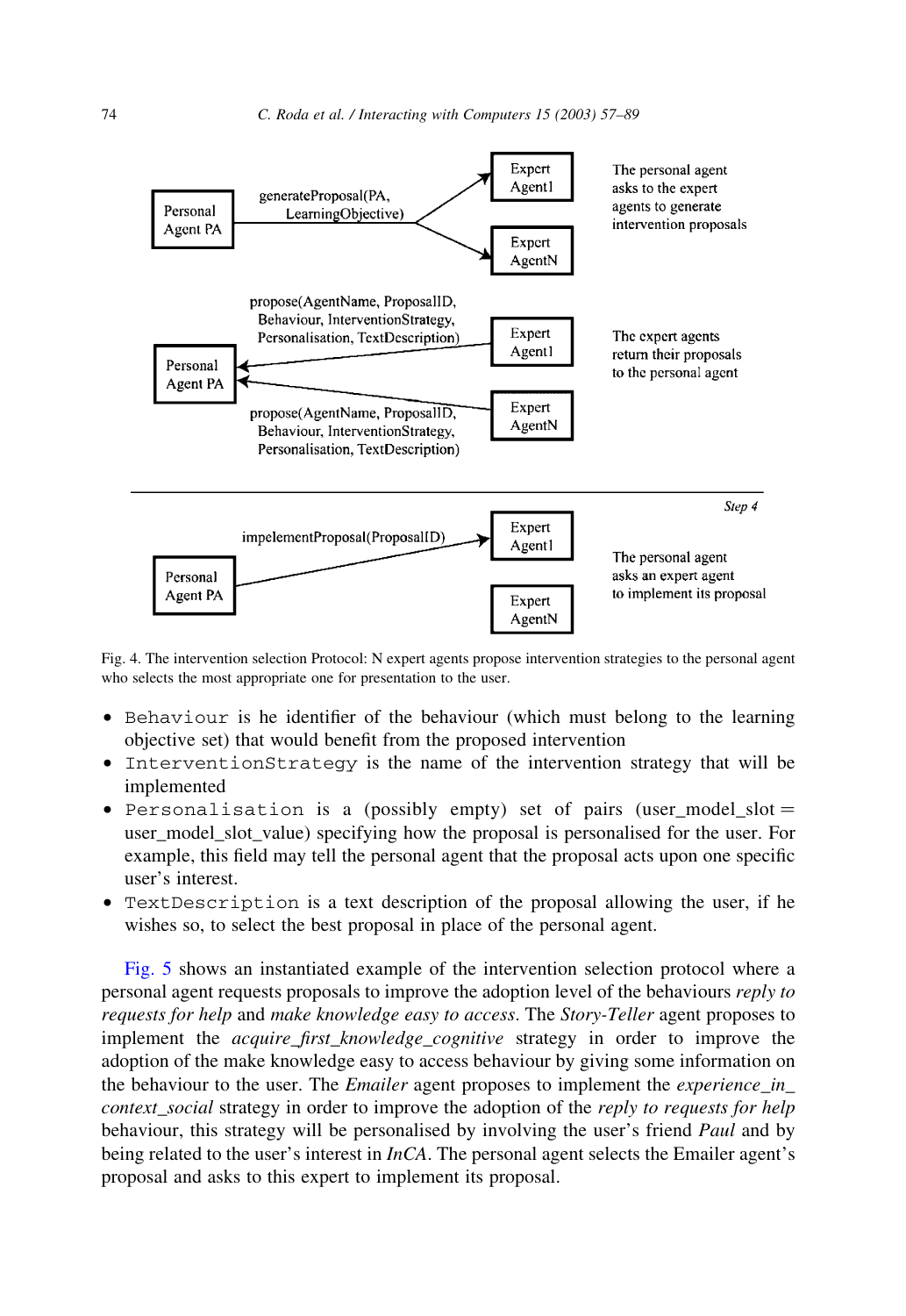<span id="page-18-0"></span>

Fig. 5. An example of instantiation of the intervention selection protocol.

Note that several expert agents may implement the same intervention strategy. For example, the *experience in context/cognitive* strategy for the *contribute to shared* repositories behaviour may be implemented by one expert agent who proposes the use of a database and by another expert agent who proposes the use of a shared annotation system.

Finally (Step 3.4), the personal agent selects the best proposal by evaluating each one of them using the rules specified in the intervention model (these rules are detailed in Section 3.4). It then activates the corresponding expert for presentation to the user.

K-InCA agents communicate, with the user and amongst each other, through a set of protocols similar to the intervention selection protocol. For example, the personal agent may co-ordinate with other personal agents whenever this is necessary for the implementation of certain intervention strategy (e.g. to find 'producers' of information needed by the user, see [Roda et al. \(2001\)\)](#page-31-0). The discussion of the set of protocols controlling agents' communication is behind the scope of this paper and it is not further discussed here.

The broadcasting mechanism of the intervention selection protocol allows one to dynamically introduce and remove expert agents from the system. When a new expert agent is added to the system, it is registered with the personal agent who, from then on, will include it in the broadcasting mechanism.

Note that whilst some expert agents are purposely built for the K-InCA system (e.g. the story-teller agent), others act as wrappers for existing systems. For example, an expert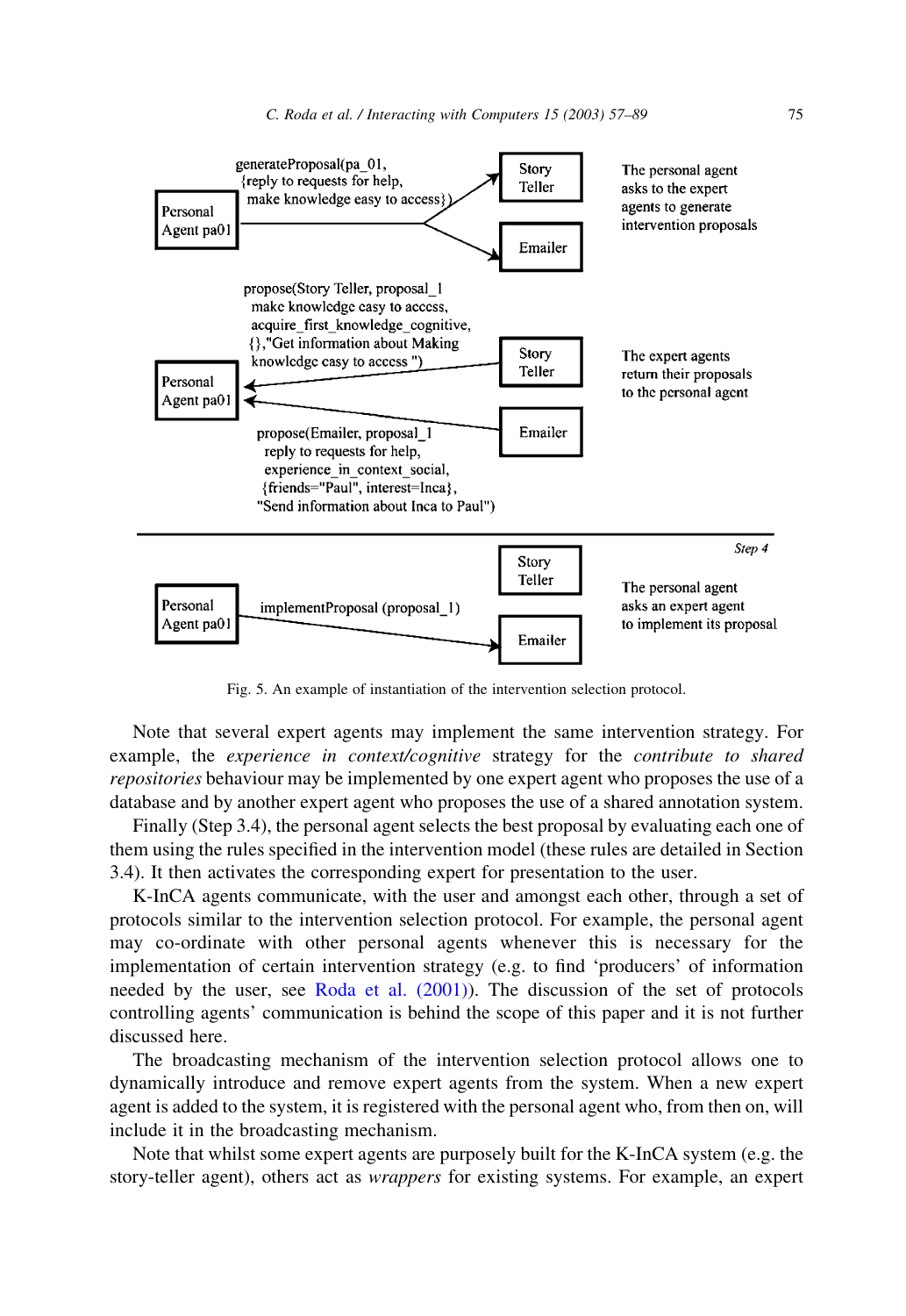agent may wrap a mailing list manager, say the project-Alpha-mailing-list-manager expert. When it receives a request for proposals, it may propose that the information collected by the user be distributed through its list. In this case, it would submit the following proposal for contributing toward the adoption of the distribute information to all interested parties behaviour:

```
propose(project-Alpha-mailing-list-manager, ID001,
distribute-information-to-all-interested-parties,
experience_in_context_cultural,
{interest = "project Alpha",}"You could send a message about project Alpha to all
members of the project Alpha mailing list")
```
# 3.4. Intervention model

Conceptually, the intervention model formalises and makes operational the analysis of the intervention strategies presented in Section 3.3.

The intervention model can be seen as a set of rules guiding the personal agent in the assignment of a *preference level* to each of the expert agents' proposals. These rules have the general format:

```
If {Conditions on user state AND
Conditions on expert proposal}
then prefer (Strategy1 OR…OR StrategyN)
```
Currently, the function evaluating the preference level is very simple:

- All experts' proposals start with a preference level  $= 0$
- $\bullet$  For each proposal, the preference level is equal to the number of rules that *apply* to the proposal

A rule applies to a proposal if:

- the Conditions on user state hold;
- the Conditions\_on\_expert\_proposal hold;

the strategy proposed belongs to the preferred set prefer (Strategy1 OR…OR StrategyN).

## 3.4.1. General preference rules

In their simplest format, the intervention model's rules allow the personal agents to verify if the InterventionStrategy that the expert proposes in order to improve the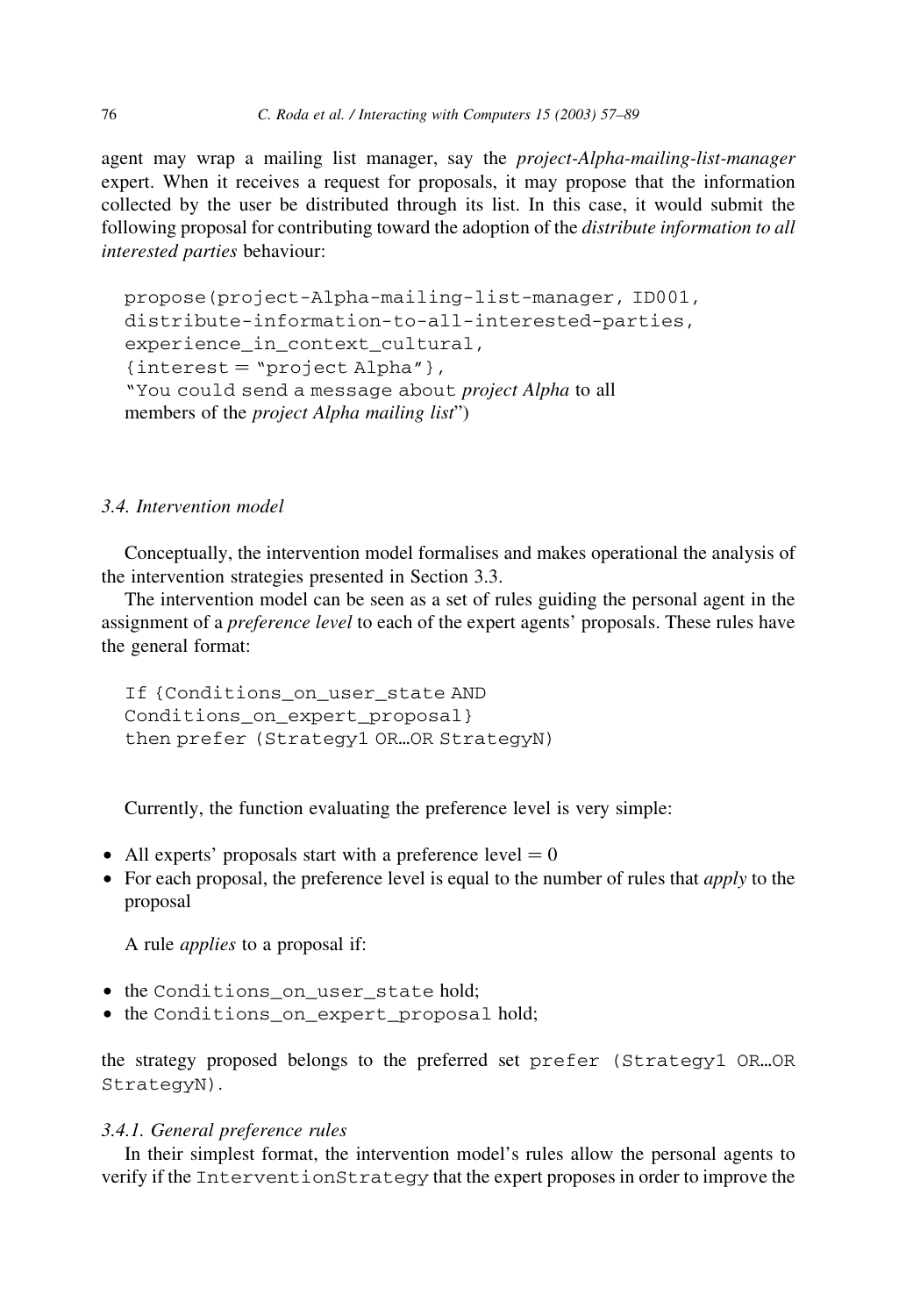adoption level of the Behaviour, is adapted to the user's change state for that behaviour. These rules have the form:

If user change state(Behaviour) = Change state then prefer(Strategy1 OR…OR StrategyN)

These simple rules, that we call *general preference rules*, reflect the discussion of Section 2.3.1 and identify the intervention strategies that are best suited to support the change operation required by the user's change state.

Given a general preference rule, it applies to a proposal:

```
propose (AgentName, ProposalID, ImprovedBehaviour,
  InterventionStrategy, Personalisation,
  TextDescription)
```
if:

- user change state(ImprovedBehaviour) = Change state
- and InterventionStrategy belongs to {Strategy1, ..., StrategyN}

The following is an instances of general preference rules and it states that "If the user is ignorant with respect to behaviour Behaviour then one of the acquire first knowledge strategies should be applied":

```
if (user change state(Behaviour) = "ignorant")
then prefer(acquire first knowledge cognitive OR (GP1))
  acquire_first_knowledge_social OR
  acquire_first_knowledge_cultural)
```
When the personal agent receives a proposal, say:

```
propose(Story Teller, proposal_1, make knowledge easy to
access,
  acquire first knowledge cognitive, { },
  "Get information about making knowledge easy to
access")
```
It can verify that the above rule applies to the proposal by verifying that:

• user\_change\_state(make knowledge easy to access) =  $"$ ignorant"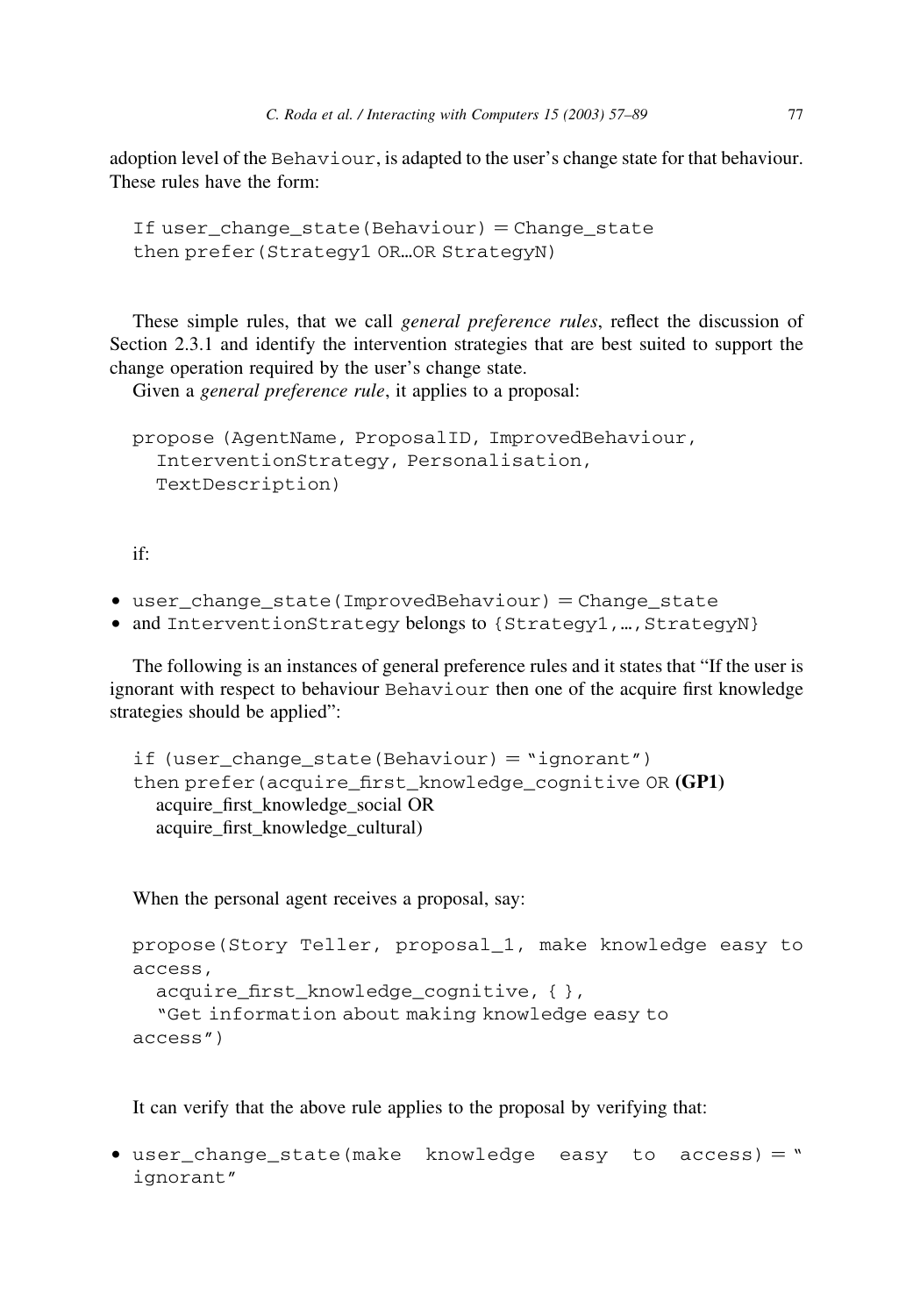† and acquire\_first\_knowledge\_cognitive belongs to {acquire\_first\_ knowledge cognitive, acquire first knowledge social, acquire first knowledge cultural}

# 3.4.2. Other preference rules

In Section 2.3.2, we have seen that certain users' characteristics can help identifying the learning factors (cognitive, social, cultural) that are more likely to be effective in the adoption process. Those considerations are used to define more specific rules, called state preference rules, that in general identify a smaller set of preferred strategies than the general preference rules.

The general format of state preference rules is:

```
if user change state(Behaviour) = Change state AND
  Other_conditions_on_user_state
then prefer(Strategy1 OR…OR StrategyN)
```
The following is an instance of a *state preference rule* that makes (GP1) more specific and reaches only one conclusion:

```
if (user\_change\_state(Behaviour) = "ignorant") AND(user_innovation\_attitude = "late majority")then prefer(acquire_first_knowledge_social)
```
In order to verify if this type of rules apply to a proposal, the personal agent verifies the user change state with respect to the behaviour, as well as other users characteristics (in the example, it verifies the user's attitude toward innovation).

In general, the intervention model may include other rules allowing the personal agent to make the best possible selection amongst the expert proposals. For example, personalisation preference rules state that certain intervention strategies should be preferred when adapted to some specific user's characteristic. These rules reflect the discussion in Section 2.3.2, where we have seen that intervention strategies may be more effective when personalised for certain characteristics of the user (e.g. his/her relations with certain people, his/her specific interests).

Depending on how many, and how specific, are the preference rules in the intervention model, the personal agent may come to select a single proposal or it may reach the conclusion that several proposals are equivalently well suited for the achievement of the learning objective. In the former case, the expert agent that has submitted the best proposal is activated with an implementProposal message. In any case, the proposals with the highest preference are shown to the user (by displaying their TextDescription) who may make his own selection.

In the system set-up phase the 'super user' initialises the change domain and the intervention model using two editors designed for this purpose (these editors may also be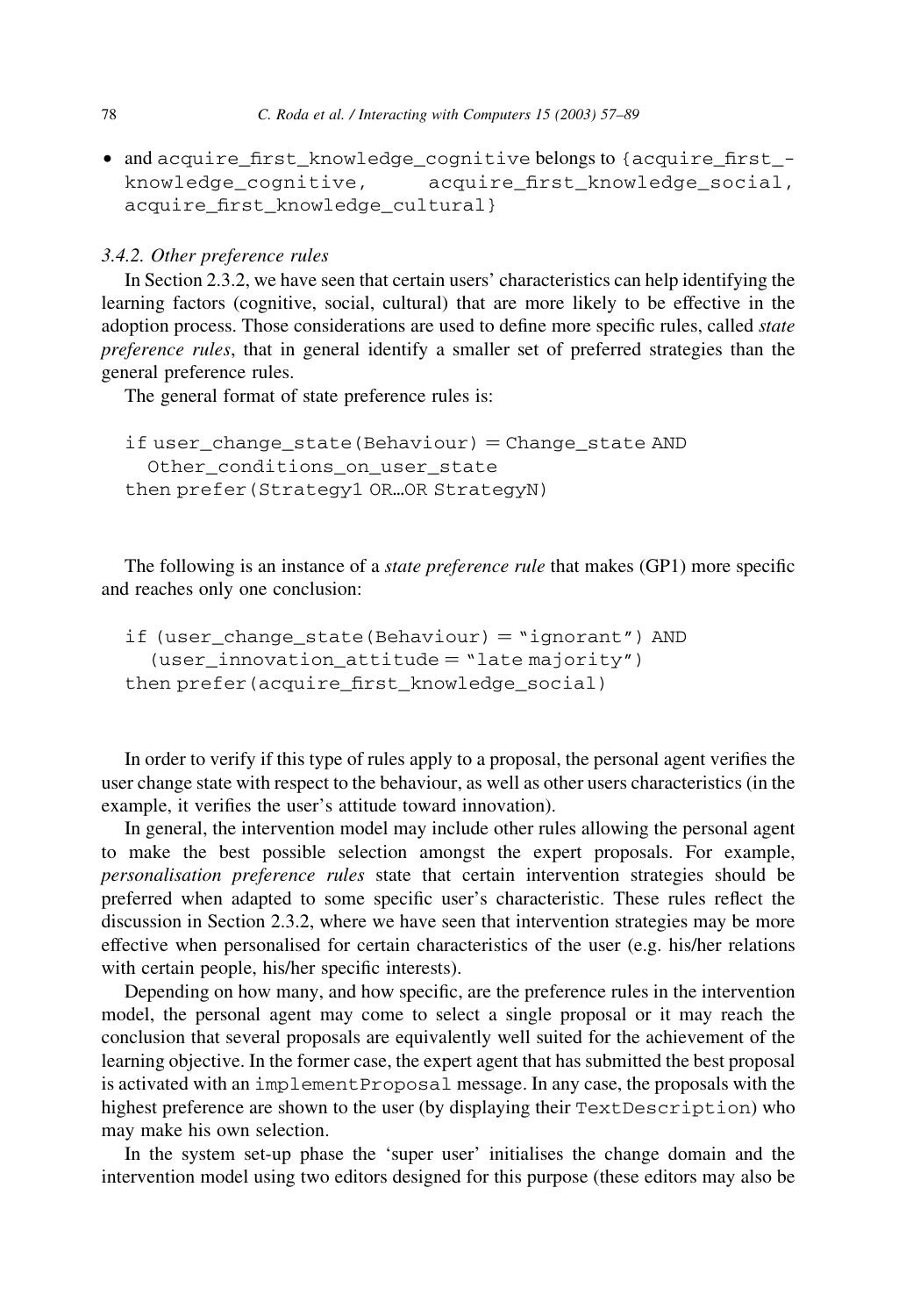used at run time). Before initialisation, the change domain is empty and the intervention model contains a set of default rules: the four general preference rules.

## 3.5. K-InCA user interface

The current version of the system concentrates on the management of the change process without addressing the recognition of the user's actions. We assume, for the time being, that users will declare their actions and motivations. Users initiate K-InCA coaching sessions after a practice period. During the practice period, users perform their normal activity. During the coaching session, users report their activities and interact with the K-InCA agents who supply advice and stimulus towards the adoption of knowledge sharing behaviours.

In this section, we give an example of the use of the system that may clarify the concepts presented. First we show the interface provided by K-InCA to give visibility and access to the user model and the change domain, then we concentrate on a sample execution cycle showing how agents respond to users' actions.

#### 3.5.1. User model visibility

The user interacts with the system through a main *input window* displayed in [Fig. 6.](#page-23-0) This window can be customised but it generally has three areas whose dimensions may vary: a view of the user state (on the left), an area for direct interaction with the personal agent (top right), and an area for normal activity (bottom right, blank in the image).

The information contained in the user model is displayed in the *my profile* section. The Adoption level pane displays the user's change state.<sup>3</sup> The *innovation attitude* pane displays the user's attitude towards innovation with respect to each behaviour in the change domain. The social pane displays the user's social network. The Interests and Experience panes display the user's interests and expertise keywords along with their levels. The knowledge management agenda pane displays the behaviours that are currently most relevant for the user. The action history is not displayed in the user model summary of the input window, it is however available in the user model window that the user can reach by clicking on the *my profile* link. The user model window also allows the user to modify all the fields.

#### 3.5.2. Change domain visibility

The change domain represents the behaviours that the user should adopt. In the case of K-InCA, the change domain contains knowledge related to knowledge sharing behaviours. Users can access behaviour description windows by clicking the link on any behaviour's name in the input window. Users may also reach the behaviour description window by following expert agents' suggestions. From the behaviour description window, users may explore the behaviours hierarchy by following links in the *sub-behaviours* pane. [Fig. 7](#page-24-0) is a screenshot of the behaviour description window presenting the knowledge sharing behaviours.

The actions and sub-behaviours associated to a behaviour (its children in the tree of [Fig.](#page-11-0)

<sup>&</sup>lt;sup>3</sup> Note that the ignorant state is represented by a u (for unaware).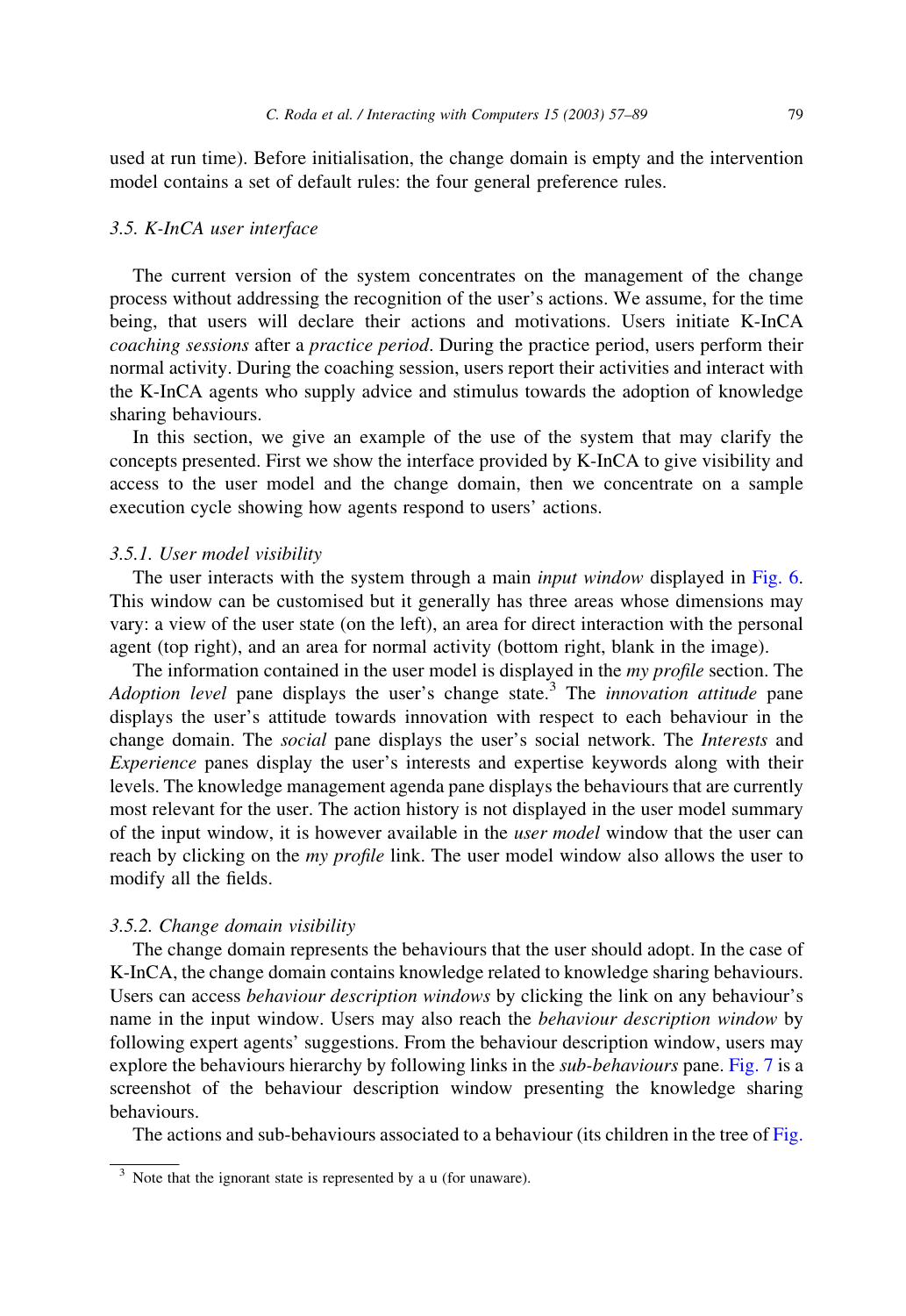<span id="page-23-0"></span>

Fig. 6. K-InCA input window.

[3](#page-11-0)) are presented to the user in the actions' filter and sub-behaviours panes of the behaviour window (if the user performs one of these actions the diagnostic agent will recognise that the associated behaviour is currently relevant for the user). The user has an overview of the concepts associated to a behaviour in the 'about' pane of the behaviour description window, in particular, the text presenting the motivation for the behaviour appears in the 'why and for whom' concept. Following the links from this window, the user can visit any of the concepts. [Fig. 8](#page-24-0) shows the 'what is' concept of the knowledge sharing behaviour. Concepts are linked to related documents through concept illustrators. These are shown in the associated information pane.

### 3.5.3. Sample execution cycle

This section gives an example of how the system may respond to user's actions. We will follow the 4-step execution cycle of [Table 2](#page-15-0).

Step 1. Observe user's action. User declares his action (see input your KM action here pane, Fig. 6).

User: In an email I have given information about project Alpha to Mr Smith in order to distribute knowledge

Note that the user can specify the super-behaviour that motivates his/her action in the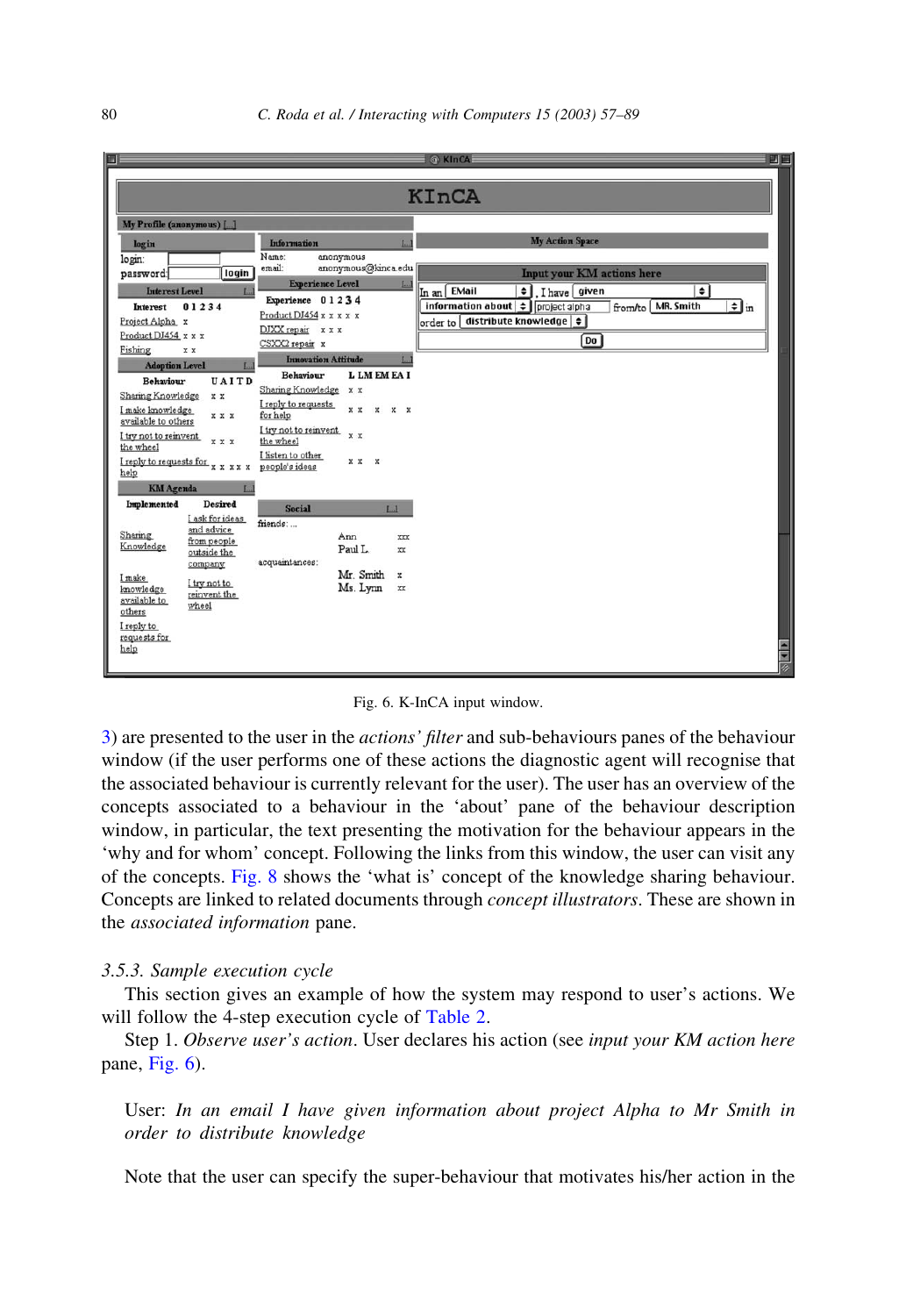<span id="page-24-0"></span>

| Sharing Knowledge - Microsoft Internet Explorer<br>$\sim$                                                                                                                                                           |                                                                                                                                                                                                                                                                                                                                                                         |  |  |
|---------------------------------------------------------------------------------------------------------------------------------------------------------------------------------------------------------------------|-------------------------------------------------------------------------------------------------------------------------------------------------------------------------------------------------------------------------------------------------------------------------------------------------------------------------------------------------------------------------|--|--|
| Edit View Favorites Tools Help<br>File:                                                                                                                                                                             | 图22                                                                                                                                                                                                                                                                                                                                                                     |  |  |
| path: [home] : [behaviours]<br>Description of: Sharing Knowledge<br>edge.                                                                                                                                           | <b>Behaviour: Sharing Knowledge</b><br>[][edit][create]<br>Is actively involved in increasing and sharing knowledge for individuals to develop their skills and for the company to grow and maintain competitive<br>fedit][copy]<br><b>Actions' Filters</b><br>[cut][delete]<br>• filter: In an [*]', I have Jasked, given, requested (subscribed), received]' [*]' '*' |  |  |
| About (the facets)<br>$\blacksquare$ What it is (3)<br>Knowledge sharing is about exchanging<br>information with colleagues.<br>【燃】<br>Why and for whom it is relevant<br>(0)                                       | from/to '[*]', in order to '[share knowledge]'(relevance:1)<br>filter: In an '[Meeting]', I have '[given]' '[a response]' "*' from/to '[Claudia]', in<br>order to 'forher]' (relevance:5)<br>[new filter]                                                                                                                                                               |  |  |
| Knowledge sharing why                                                                                                                                                                                               | <b>Sub Behaviours</b>                                                                                                                                                                                                                                                                                                                                                   |  |  |
| $\Box$ How to practice it (0)<br>$$ how to $$<br>Who could provide further<br>information on it $(0)$<br>who are the experts<br>Where can I find further<br>information on it $(0)$<br>other sources of information | I acquire knowledge from others<br>I recognise expertise<br>I develop good working relationships<br>I develop my social network<br>I contribute to the establishment and maintainement of a knowledge sharing culture<br>I make my knowledge available to others<br>I use the appropriate means to share knowledge<br>[new behaviour]                                   |  |  |

Fig. 7. Behaviour description window: knowledge sharing behaviour.

| What it is - Microsoft Internet Explorer                                                                                                                                                                                                                                                                                                                                                                                        |                                   |
|---------------------------------------------------------------------------------------------------------------------------------------------------------------------------------------------------------------------------------------------------------------------------------------------------------------------------------------------------------------------------------------------------------------------------------|-----------------------------------|
| View Favorites Tools<br>Edit<br>Help                                                                                                                                                                                                                                                                                                                                                                                            |                                   |
|                                                                                                                                                                                                                                                                                                                                                                                                                                 |                                   |
| path: [home]: [behaviours]: [Sharing Knowledge]                                                                                                                                                                                                                                                                                                                                                                                 |                                   |
| <b>Concept: What it is</b>                                                                                                                                                                                                                                                                                                                                                                                                      | [Sharing Knowledge][edit][create] |
| What it is                                                                                                                                                                                                                                                                                                                                                                                                                      |                                   |
| Knowledge sharing is about exchanging information with colleagues.                                                                                                                                                                                                                                                                                                                                                              |                                   |
| Content                                                                                                                                                                                                                                                                                                                                                                                                                         |                                   |
| . you can learn to use other works (and do not fall in the -not invented here-syndrom).                                                                                                                                                                                                                                                                                                                                         |                                   |
| . you can make your knowledge easily available to others. You have then to make your knowledge more explicit, and for                                                                                                                                                                                                                                                                                                           |                                   |
| instance document it a little bit and put it on knowlegde bases.                                                                                                                                                                                                                                                                                                                                                                |                                   |
| . you can learn to better collaborate with other, which includes both to learn how to coordinate with other but also learn how to                                                                                                                                                                                                                                                                                               |                                   |
| manage relationships (psychological dimension).                                                                                                                                                                                                                                                                                                                                                                                 |                                   |
| · You can read a few cases such as Teamwork at BP.                                                                                                                                                                                                                                                                                                                                                                              |                                   |
|                                                                                                                                                                                                                                                                                                                                                                                                                                 |                                   |
|                                                                                                                                                                                                                                                                                                                                                                                                                                 | Validated : false Level : 1       |
| <b>Associated Information</b>                                                                                                                                                                                                                                                                                                                                                                                                   |                                   |
| Brint's online book for Knowledge Management (ConceptIllustratorExample) (1.0)                                                                                                                                                                                                                                                                                                                                                  |                                   |
| The articles in the online book synthesize some of the lessons learned from our research, practice and thought leadership in advancing<br>knowledge, practices and performance of worldwide corporations, governments, institutions and knowledge professionals. These articles<br>have been published as refereed research papers, invited articles, and invited interviews in some of the leading industry journals, research |                                   |
| journals and corporate vision publications.                                                                                                                                                                                                                                                                                                                                                                                     |                                   |
| ConceptIllustratorExample25 (ConceptIllustratorExample)(2.0)                                                                                                                                                                                                                                                                                                                                                                    |                                   |
|                                                                                                                                                                                                                                                                                                                                                                                                                                 |                                   |
| Knowledge Sharing East & West                                                                                                                                                                                                                                                                                                                                                                                                   |                                   |
| Knowledge Sharing by Stanford & (ConceptIllustratorFormalDefinition) (3.0)                                                                                                                                                                                                                                                                                                                                                      |                                   |
| The Knowledge Sharing effort of the Logic Group is concerned with automating the interoperation of programs. Our approach to<br>interoperation is based on programs called agents. Agents use the Agent Communication Language (ACL) to supply machine processable<br>documentation to the system programs (called facilitators), which coordinates the activities of the agents. The facilitators assume the burden            |                                   |
| of interoperation and the application programmers are relieved from this responsibility.                                                                                                                                                                                                                                                                                                                                        |                                   |
| [new illustrator]                                                                                                                                                                                                                                                                                                                                                                                                               |                                   |

Fig. 8. Screen presenting the concept What it is for the knowledge sharing behaviour.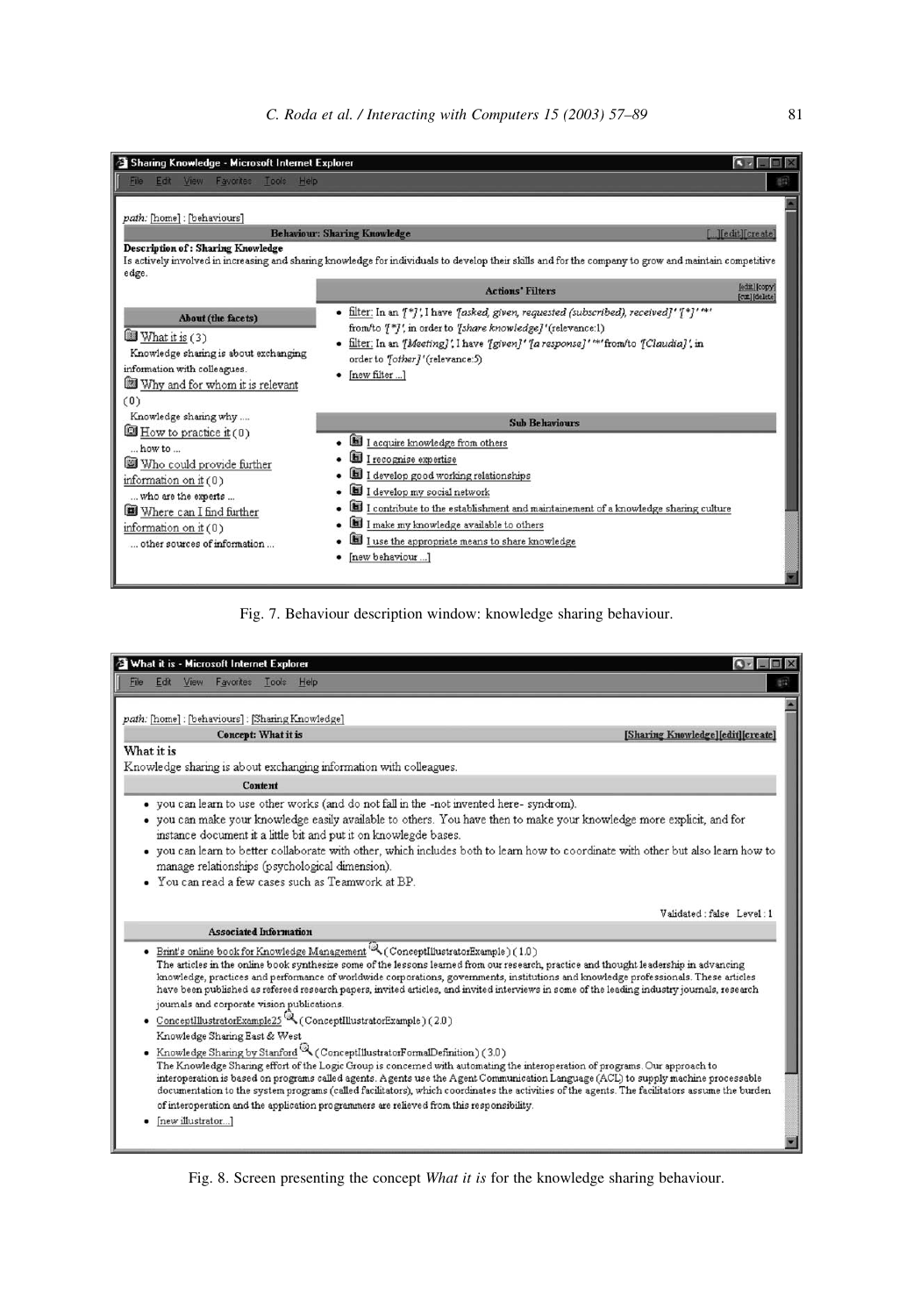'in order to' field, however, motivations are currently only partially supported by the system.

Step 2. Update user's state. The diagnostic agent recognises that:

- $\bullet$  The user has implemented the I make knowledge available to others behaviour and the I reply to requests for help behaviour.
- $\bullet$  The behaviours I ask for ideas and advice from people outside the company and I try not to reinvent the wheel would have been desirable behaviours.
- $\bullet$  *Mr Smith* is an acquaintance of the user.
- The user is interested in *project alpha*.

The relevance of the four identified behaviours—the implemented behaviours and the desired behaviours—is raised (see  $KM$  agenda pane [Fig. 6\)](#page-23-0). The change state for the twoimplemented behaviours may be increased (see adoption level pane [Fig. 6\)](#page-23-0). Mr Smith is added to the user's acquaintances (see social pane [Fig. 6\)](#page-23-0). And project Alpha is added to the user's interests (see interests pane [Fig. 6](#page-23-0)).

Step 3. Select a learning objective and an intervention mode. The personal agent selects the learning objective as composed of the behaviours {Sharing knowledge, I make knowledge available to others, I ask for ideas and advise from people outside the company, I try not to reinvent the wheel. It then broadcasts a request for intervention to the expert agents. The expert agents propose several possible interventions:

- $\bullet$  A database expert proposes to address the I make knowledge available to others behaviour, with an experience in context/social strategy
- $\bullet$  A story-teller agent proposes to address the I ask for ideas and advice from people outside the company behaviour with an acquire first knowledge/cognitive strategy

Based on the information contained in the intervention model, the personal agent selects the first proposal because it matches well the user's interested state for the  $I$  make knowledge available to others behaviour (i.e. the experience in context operation needs to be supported). The proposed strategy also matches the user's late majority attitude to knowledge sharing behaviours.

Step 4. Execute the intervention. The personal agent requests the database expert agent to implement its proposal. The database expert suggests to the user that he/she could store the information sent to Mr Smith in a database and it offers to help him/her to do so.

The user may accept the proposal or continue with other activities, e.g. browsing the behaviours, inputting more actions.

# 3.6. Implementation

The ideas presented in this paper have been selectively implemented in a prototype. The change domain structure, including its editor, has been implemented and it has been initialised with the knowledge sharing change project envisioned by our sponsor, Xerox. This has allowed us to verify that the model we have used for the representation of behaviours, actions, motivations and concepts is powerful enough to represent a real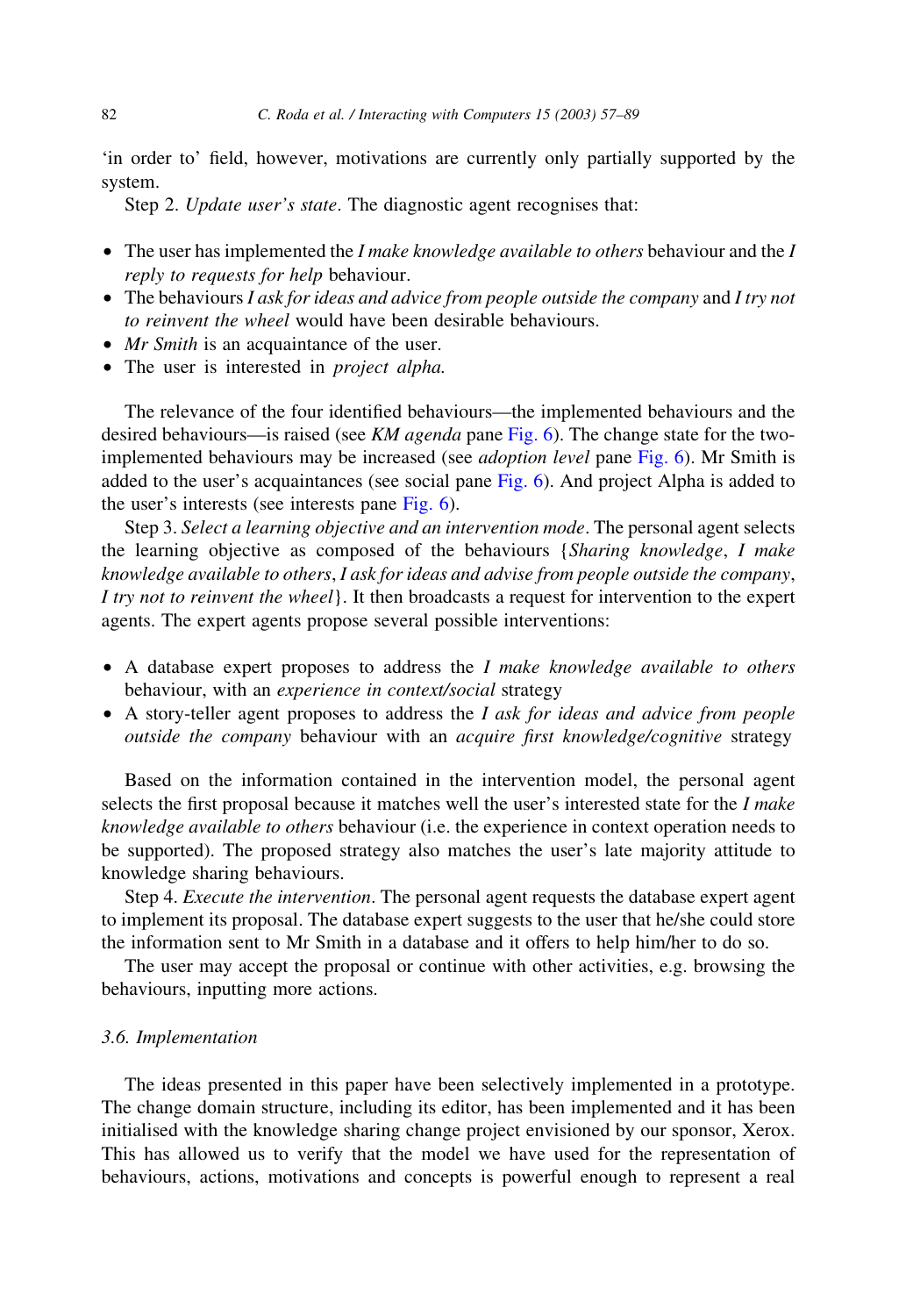change project. The intervention model, the personal agent and the diagnostic agent have been implemented, with the exception of the editor for the intervention model that has not been implemented yet, and the actions' filters that have been implemented on a simplified syntax. The user interface, allowing the users to specify their actions, as well as browsing the user model and the change domain, has been implemented along with a set of simple expert agents (e.g. information agent, simple story-teller agent).

The prototype is implemented in Java, using Servlet technology. The representation and management of structured knowledge, such as the change domain and the user model, is based on object-oriented principles including inheritance, encapsulation, and polymorphism. Object serialisation relies on a declarative formalism based on XML.

We are currently experimenting with the use of ontologies for a more structured representation of several fields of the user model (such as the user interests and experience). The first ontology based prototype makes use of KAON (see [KAON \(2002\)\)](#page-30-0), a framework for representing and manipulating ontologies based on the OIL standard [\(Fensel et al., 2001\)](#page-30-0).

# 4. Related work

Community-based systems have concentrated on supporting community members in the collection, organisation, and distribution of information. For example, e-mail systems, chat rooms, and instant messaging systems have been proposed in order to encourage communication. Shared annotation systems and shared databases [\(Brush et al., 2001;](#page-29-0) Davis and Huttenlocher, 1995; Röscheisen et al., 1995a) have targeted the incremental development of a 'community memory'. Information forwarding and recommender systems ([Glance et al., 2001; Huberman and Kaminsky, 1996; Kamiya et al., 1996; Linton](#page-30-0) et al., 2000; Maltz, 1995; Röscheisen et al., 1995b) have aimed at facilitating knowledge sharing within communities and in particular the sharing of ratings and recommendations of resources. Virtual community spaces [\(Carotenuto et al., 1999; Divitini et al., 1993](#page-29-0)) have aimed at creating integrated software environments promoting members' knowledge of each other whilst, like connected communities ([Mamdani et al., 1999\)](#page-31-0), facilitating the exchange of structured information, and creating collective memory.

The success of many of the above tools has been limited by the fact that many community members have found it difficult to integrate the use of these tools in their normal working routine. Some studies [\(Dore, 2001; Malhotra, 2000; Vandenbosch and](#page-30-0) [Ginzberg, 1996–1997\)](#page-30-0) have demonstrated that this is due to two factors. First, community members did not feel that they would have gained significant advantage from the adoption of the knowledge management behaviour that those tools would have supported, e.g. they did not see the advantages of sharing their knowledge. Second, the tools were technically inadequate (e.g. difficult to use, not integrated in the existing IT environment), or their features did not correspond to the expectation of the users.

The first failure factor, and some aspects of the second are addressed in the K-InCA system by supplying community members with a (software) teacher guiding them in the adoption of knowledge sharing behaviours, and helping them in the selection and use of the available tools.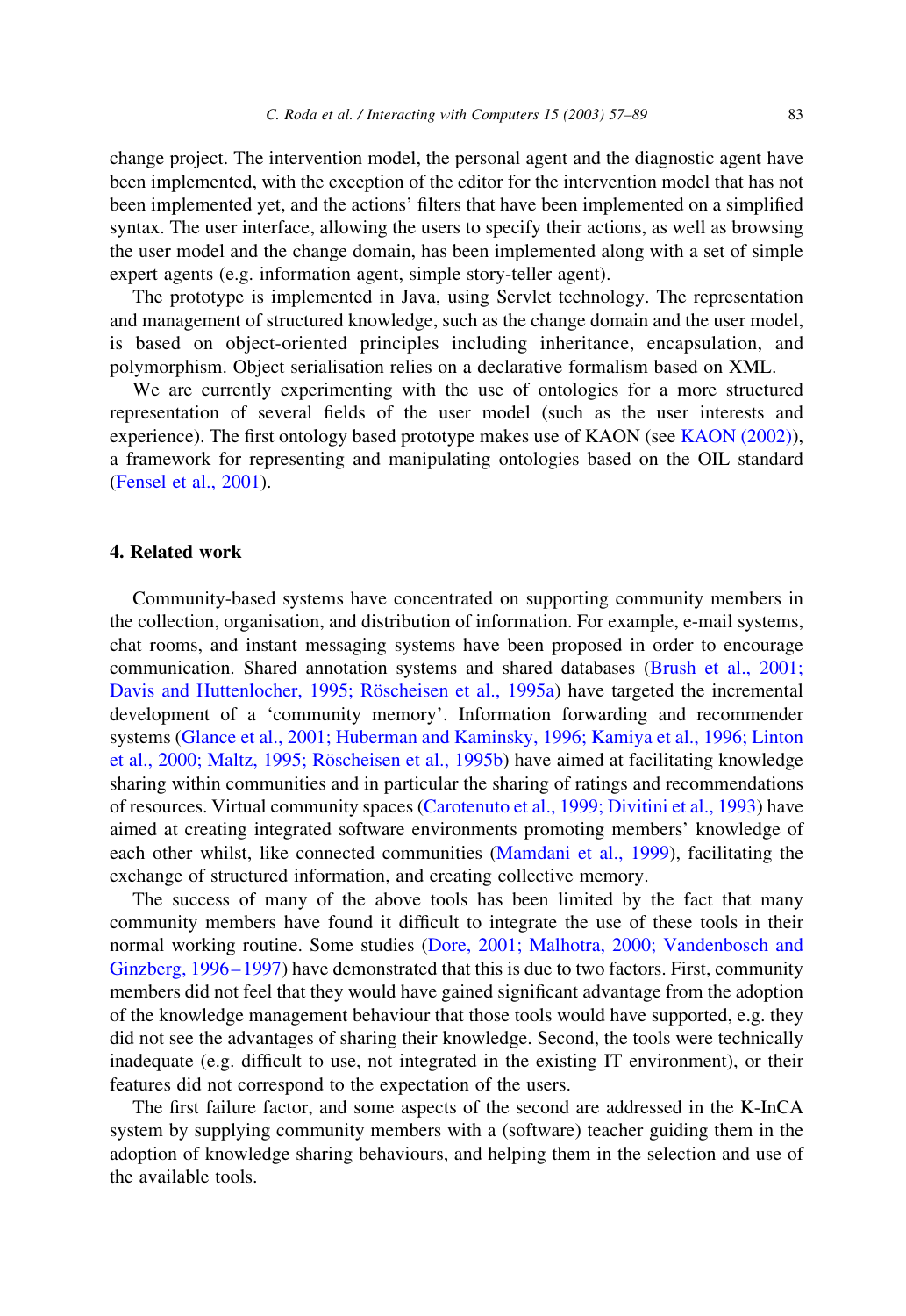In this sense, K-InCA can be compared to some of the technology-enhanced learning systems that have been proposed in recent years. Agent technologies and principles represent a very powerful approach for designing intelligent tutoring systems and more generally systems providing intelligent assistance that empower learning ([Boy, 1997;](#page-29-0) [Lester et al., 1997; Ogata and Yano, 1999\)](#page-29-0). Agent-based architectures are able to address aspects that previous intelligent tutoring works ([Shute and Psotka, 1994](#page-32-0)) have largely failed to approach in satisfactory manner, such as: tracking the user's activity, profiling them or dialoguing with the user. Agent technologies for Intelligent Learning Environments [\(Capuano et al., 2000; Cheikes, 1995; Chen and Mizoguchi, 1999; Jafari,](#page-29-0) [2001; Paiva, 1996](#page-29-0)) by personalising the interaction [\(Karagiannidis et al., 2001](#page-30-0)), open the possibility to design systems that maximise the quality of the knowledge acquisition process of the users. Such systems, which rely on building and establishing a relationship with the users, are based on a deep understanding of their inner learning needs and of their learning style. Such agents exploit this information to adapt [\(Brusilovsky, 1998\)](#page-29-0) to the user's needs in order to provide the most efficient interaction.

More concretely, agents in this context can be used to monitor student progress and provide guidance and assistance when needed in a computer based learning environment.

# 5. Conclusions and future work

In the first part of this paper, we have analysed how members of organisations may be supported in the adoption of knowledge management behaviours. We have defined a framework in which the adoption process is modelled as a change process (that can be parameterised with respect to the behaviours that should be adopted—the change domain). In this framework, users can be guided through the change processes by a set of pedagogical strategies tuned to the individual's current activity, change state and personal characteristics.

In the second part of the paper, we have presented an agent-based system implementing the above framework: K-InCA. A set of agents guides the users by selecting and implementing the appropriate pedagogical strategies. This system can be used to help communities to improve the knowledge sharing practices of their members.

A well-experimented method for introducing knowledge management practices in organisations is to charge a change management team with the job of guiding the community members through the adoption process. Using K-InCA can be compared to assigning a human change agent to each user. Users should perceive the system as their personal change agent with whom they can consult to assess their (and the community's) state of adoption of knowledge management practices and to receive information and advice on the activities to perform.

Advantages of the K-InCA system include the following:

- The change domain and the intervention model are adapted to the community because they are those defined in the first two stages of the change process (visioning and planning).
- The behaviours in the change domain are introduced and explained to each user in a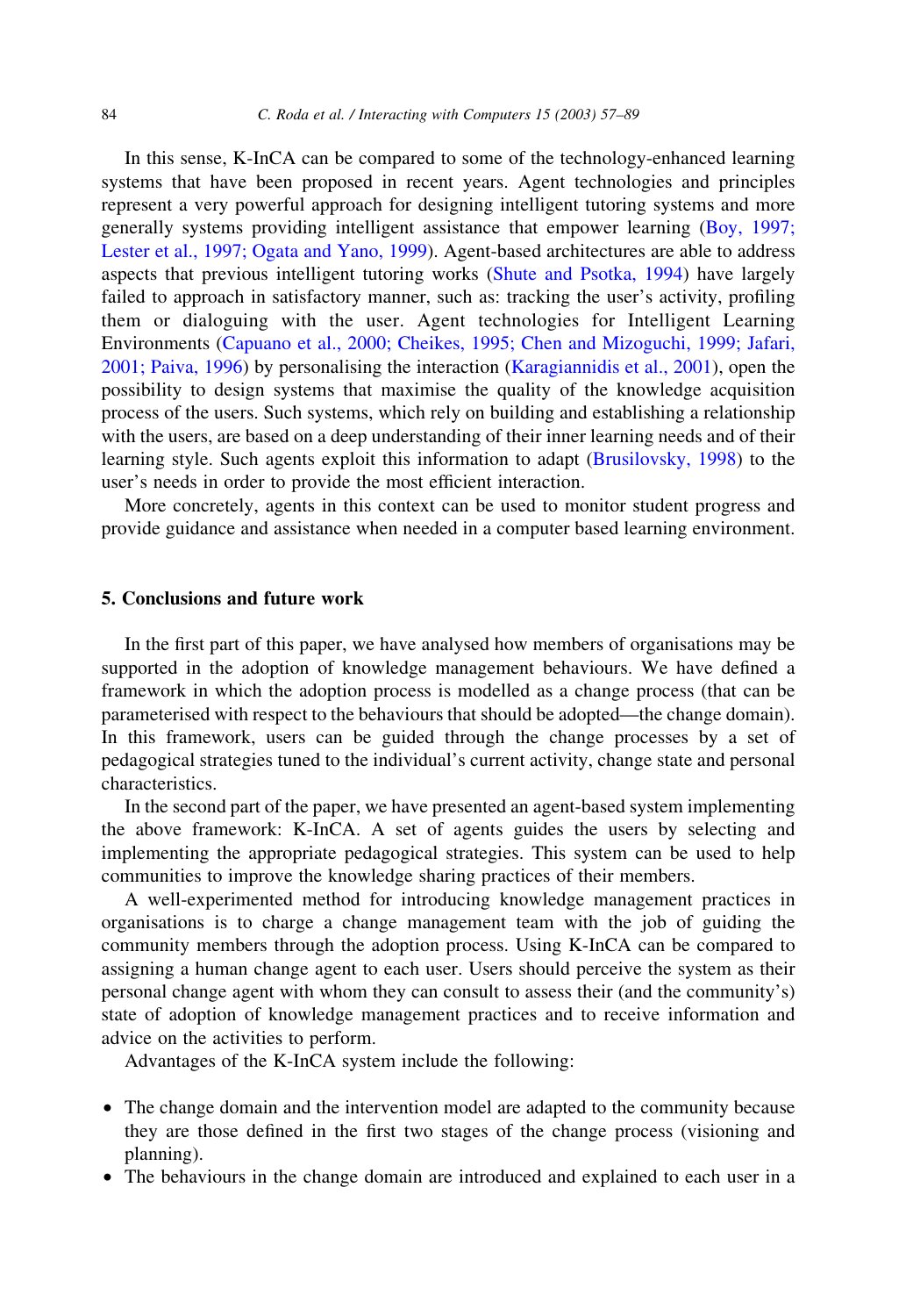personalised manner and at the most appropriate time by expert agents implementing acquire first knowledge strategies.

- The implementation of each behaviour is proposed when best related to the user's current activity (i.e. remaining within the user's current focus of attention).
- † Knowledge about the user's social network can be used by expert agents to support forms of social learning, such as imitation and facilitation.
- Users are constantly informed about their change state (how well they are doing in the change process) and the change state of the community as a whole.
- All users can access the information related to the change project (the change domain and intervention strategies) so making the project visible to all members of the community.
- The change domain and the intervention model may be dynamically changed to reflect the findings of the reviewing and learning stage.

The work developed in K-InCA demonstrates that technology can provide deep support to communities by intervening directly at the level of (social) learning and interaction. More specifically, this work proves that agent-based technologies can support the transformation of (shared) behaviours within communities. K-InCA agents intervene with information and proposals for action within a context where users can recognise the relevance of the desired behaviours.

Our work will proceed along several different directions. We will analyse the possible advantages of supporting social and cognitive representations at a deeper level, as well as at sub-community level. Our current model of behaviours is in fact shallow in the sense that, although it can be extended to include representations of individual and social cognitive processes, at present it simply names these processes. That is to say that we do not model how individual and social motivations/goals/intentions are related to actions (for such models see, for example, [Cohen and Levesque \(1990a,b\), Conte and](#page-29-0) [Castelfranchi \(1995\), Jennings \(1992\), Pollack \(1990\), Roda \(1994\)\)](#page-29-0), however, we represent such cognitive relationships within the behavioural structure. In other words, elements, such as motivations and actions, which in our model are atomic, could be further decomposed; and relationship between motivations and actions, which in our model are statically described in terms of behaviours, could be dynamically derived from the first principle of individual and social cognitive processes.

We will also work towards making the monitoring of the user's actions more transparent. We will start by monitoring the browsing of the change domain, and by observing the sender, receiver, and subjects of email messages, and we will continue by observing the use of other tools, such as database systems. A larger set of possible users' actions will be defined as needed.

More tools will be developed to allow users to monitor their own state, these will include tools supporting the graphic display of users participation to the community's activity and 'community visualisation' tools.

We will further explore knowledge engineering techniques and approaches, such as ontologies, that could allow us to better manage the knowledge of the platform whilst making it easily interoperable with the external environment, legacy systems, and new systems that may become available.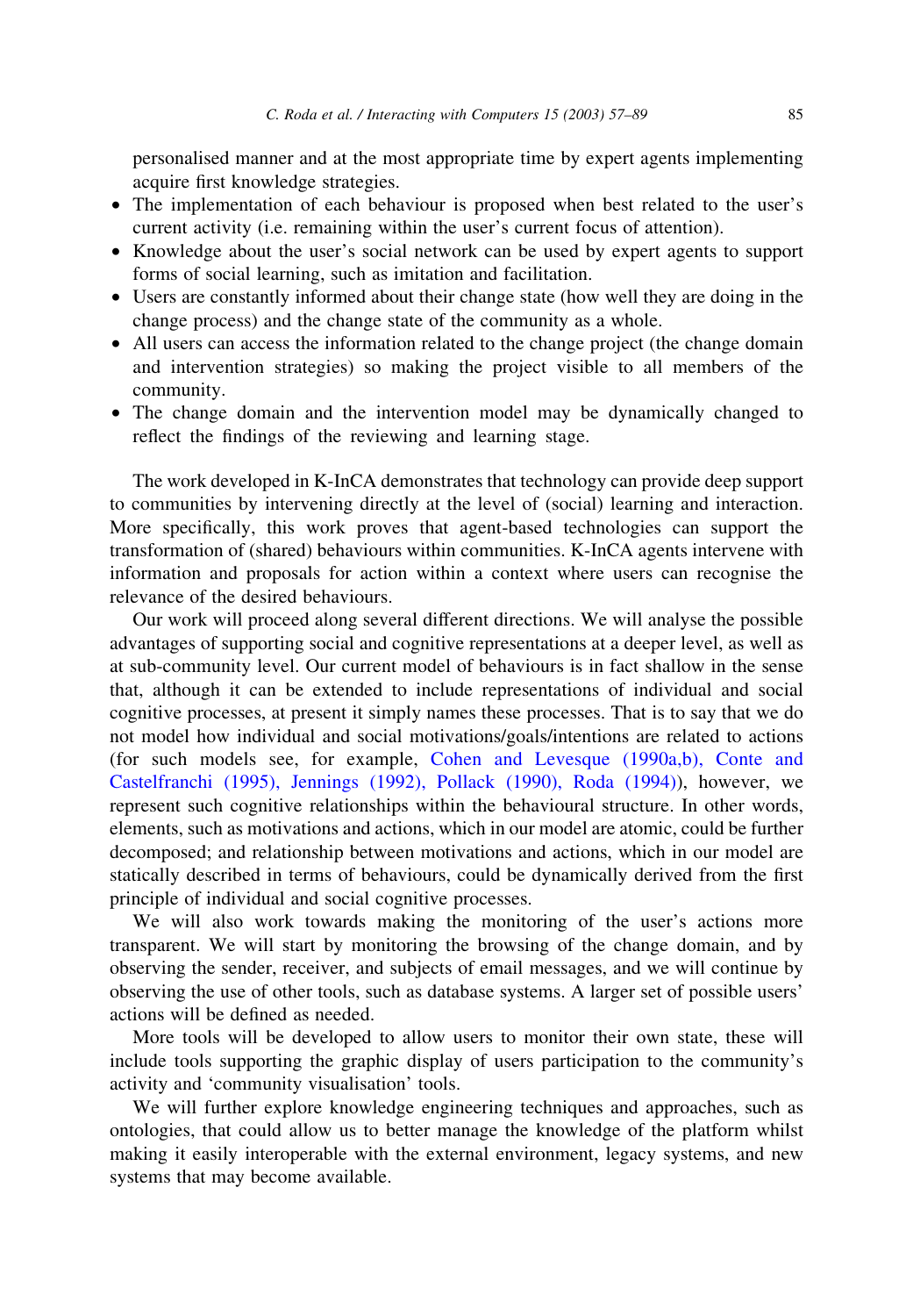# <span id="page-29-0"></span>Acknowledgments

The work described in this paper was sponsored by Xerox Corporation. We would also like to thank the anonymous reviewers of this special issue of the journal for their thorough comments and very helpful suggestions, we are especially grateful to Kostas Stathis for having guided us through the review process with competence and patience.

# References

- Alavi, M., Leidner, D., 1999. Knowledge Management Systems: Emerging Views and Practices from the Field, Proceedings of the 32nd Hawaii International Conference on System Sciences,.
- Angehrn, A., Nabeth, T., 1997. Leveraging emerging technologies in management education: research and experiences. European Management Journal 15 (3), 275–285.
- Angehrn, A., Atherton, J.E.M., 1999. A Conceptual Framework for Assessing Development Programmes for Change Agents, Proceedings of the ECIS, Copenhagen,.
- Angehrn, A., Nabeth, T., Subirana, B., 2001. Designing Virtual Communities to Support Ecommerce Adoption, Proceedings of the e2001 eBusiness and eWork, Venezia,.
- Bandura, A., 1971. Social Learning Theory, General Learning Press, New York.
- Beer, N., Nobria, M., 2000. Cracking the code of change. Harvard Business Review May–June.
- Boy, G.A., 1997. Software Agents for Cooperative Learning, Software Agents, AAAI Press, Menlo Park, CA.
- Bruner, J., 1996. Toward a Theory of Instruction, Harvard University Press, Cambridge, MA.
- Brush, B., Bargeron, D., Gupta, A., Grudin, J., 2001. Notification for shared annotation of digital documents. Microsoft Research Microsoft Corporation MSR-TR-2001-87; September 19.
- Brusilovsky, P., 1998. Adaptive educational systems on the world-wide-web: a review of available technologies. Proceedings of the Workshop WWW-based Tutoring, Fourth International Conference on Intelligent Tutoring Systems (ITS'98), San Antonio, TX,.
- Capuano, N., Marsella, M., Salerno, S., 2000. ABITS: an agent-based intelligent tutoring system for distance learning. Proceedings of the International Workshop on Adaptive and Intelligent Webbased Educational Systems, International Conference on Intelligent Tutoring Systems (ITS 2000), Montreal, Canada,.
- Carotenuto, L., Etienne, W., Fontaine, M., Friedman, J., Newberg, H., Muller, M., Simpson, M., Slusher, J., Slusher, J., Stevenson, K., 1999. CommunitySpace: Towards Flexible Support for Voluntary Knowledge Communities, Proceedings of the Changing Places Workshop, London, UK,.
- Cheikes, B.A., 1995. GIA: an Agent-based Architecture for Intelligent Tutoring Systems, Proceedings of CIKM'95 Workshop on Intelligent Information Agents,.
- Chen, W., Mizoguchi, R., 1999. Communication Content Ontology for Learner Model Agent in Multi-agent Architecture, Proceedings of AIED99 Workshop on Ontologies for Intelligent Educational Systems,.
- Cohen, P.R., Levesque, H.J., 1990a. Persistence, intention, and commitment. In: Cohen, P.R., Morgan, J., Pollack, M. (Eds.), Intentions in Communication, MIT Press, Cambridge, MA, pp. 221–225.
- Cohen, P.R., Levesque, H.J., 1990b. Rational interaction as the basis for communication. In: Cohen, P.R., Morgan, J., Pollack, M. (Eds.), Intentions in Communication, MIT Press, Cambridge, MA, pp. 221–225.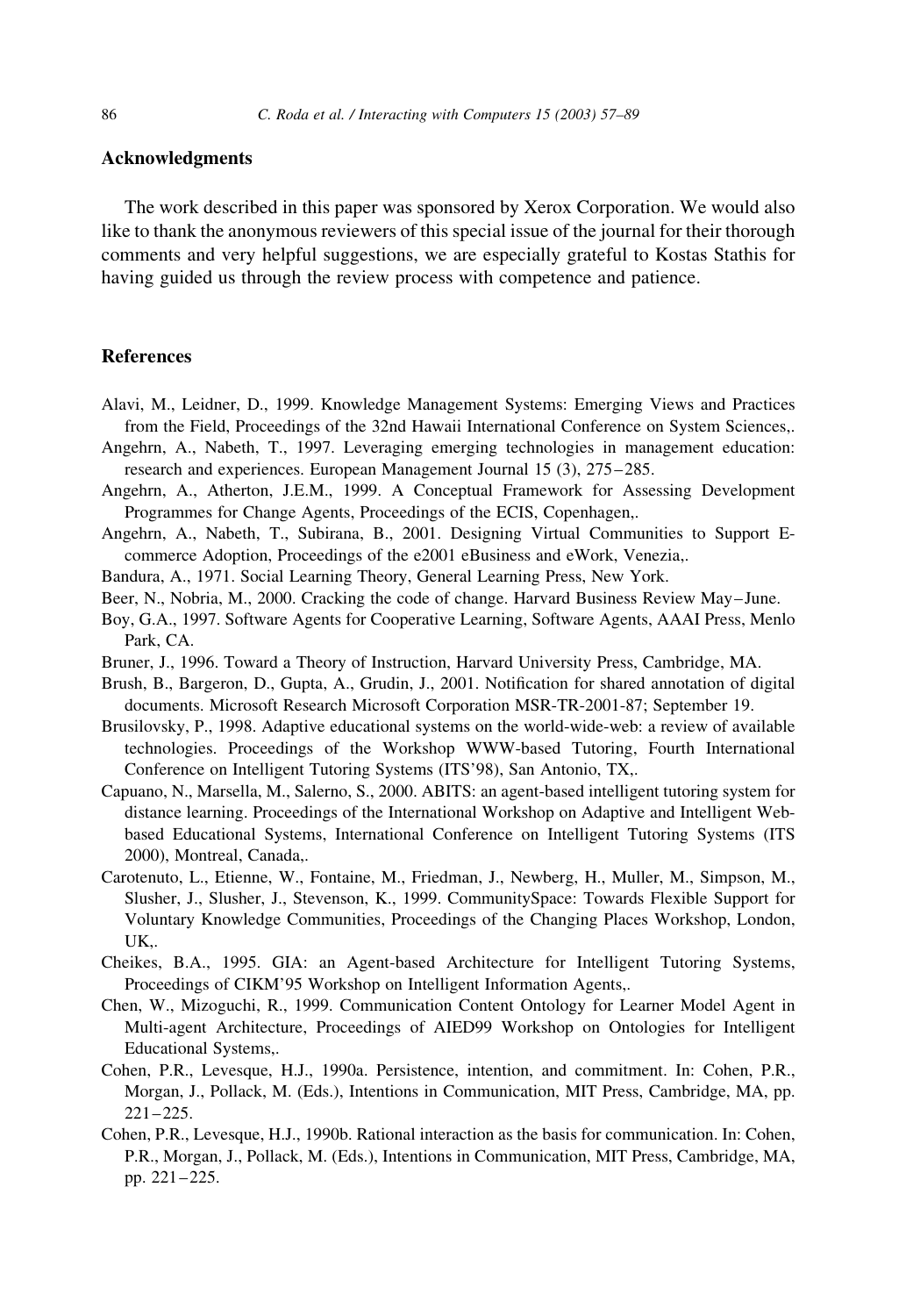- <span id="page-30-0"></span>Cohen, M., Stathis, K., 2001. Strategic change stemming from E-commerce: implications of multiagent systems in the supply chain. Journal of Strategic Change 10, 139–149.
- Conte, R., Castelfranchi, C., 1995. Cognitive and Social Action, UCL Press, London, UK.
- Conte, R., Paolucci, M., 2001. Intelligent social learning. Journal of Artificial Society and Social Simulation 4, 1.
- Davenport, T.H., Prusak, L., 1998. Working Knowledge: How Organizations Manage What they Know, Harvard Business School Press, Harvard, MA.
- Davis, J.R., Huttenlocher, D.P., 1995. Shared Annotation for Cooperative Learning, Proceedings of the Computer Support for Collaborative Learning '95, Indiana University, Bloomington,.
- Deroïan, F., 2002. Formation of social networks and diffusion of innovations. Research Policy 31 (5), 835–846.July.
- DeSanctis, G., Wright, M., Jiang, L., 2001. Building a global learning community. CACM 44, 12Special issue on Global Applications of Collaborative Technology; December.
- Divitini, M., Omodei, S.G., Pozzoli, A., Simone, C., 1993. Supporting the Dynamics of Knowledge Sharing Within Organizations, Proceedings of the Conference on Organizational Computing Systems, Milpitas, CA, USA, pp. 178–183.
- Dore, L., 2001. Winning through knowledge: how to succeed in the knowledge economy. Special Report by the Financial World. The Chartered Institute of Bankers in Association with Xerox.
- Dyer, J., Nobeoka, K., 2000. Creating and managing a high-performance knowledge-sharing network: the toyota case. Strategic Management Journal 21, 345–367.
- Fensel, D., van Harmelen, F., Horrocks, I., McGuinness, D.L., Patel-Schneider, P.F., 2001. OIL: an ontology infrastructure for the semantic web. IEEE Intelligent Systems March/April.
- Glance, N., Meunier, J.L., Bernard, P., Collaborative, A.D., 2001. Document Monitoring, Proceedings of Group 2001, Boulder, CO, USA,.
- Gongla, P., Rizzuto, C.R., 2001. Evolving communities of practice: IBM global services experience. IBM System Journal 40, 4.
- Grant, R.M., 1996. Prospering in dynamically-competitive environments: organizational capability as knowledge integration. Organization Science 7 (4), 375–387.July–August.
- Huberman, B.A., Kaminsky, M., 1996. Beehive: a System for Cooperative Filtering and Sharing of Information, Dynamics of Computation Group, Dynamics of Computation Group, Xerox Palo Alto Research Center.
- Jafari, A., 2001. Conceptualizing Intelligent Agents for Teaching and Learning, Proceedings of the International Conference on Intelligent Agents, Las Vegas, USA,.
- Janssen, M.A., Jager, W., 2001. Fashions, habits and changing preferences: simulation of psychological factors affecting market dynamics. Journal of Economic Psychology 22 (6), 745–772.December.
- Jennings, N., 1992. Towards a Cooperative Knowledge Level for Collaborative Problem Solving, Proceedings of the 10th European Conference on Artificial Intelligence, pp. 224–228.
- Kamiya, K., Röscheisen, M., Winograd, T., 1996. Grassroots: a System Providing a Uniform Framework for Communicating, Structuring, Sharing Information, and Organizing People, Proceedings of the Sixth WWW Conference, Paris, France,.
- KAON, 2002. Karlsruhe Ontology Infrastructure. [http://kaon.semanticweb.org/.](http://kaon.semanticweb.org/)
- Karagiannidis, C., Sampson, D., Cardinali, F., 2001. Integrating adaptive educational content into different courses and curricula. Educational Society and Technology Journal 4, 3July.
- Koulopoulos, T.M., Spinello, R.A., Wayne, T., 1997. Corporate Instinct: Building a Knowing Enterprise for the 21st Century, Van Nostrand Reinhold, New York.
- Lave, J., 1991. Situated Learning in Communities of Practice. Perspectives on Socially Shared Cognition, American Psychological Association, Washington, DC.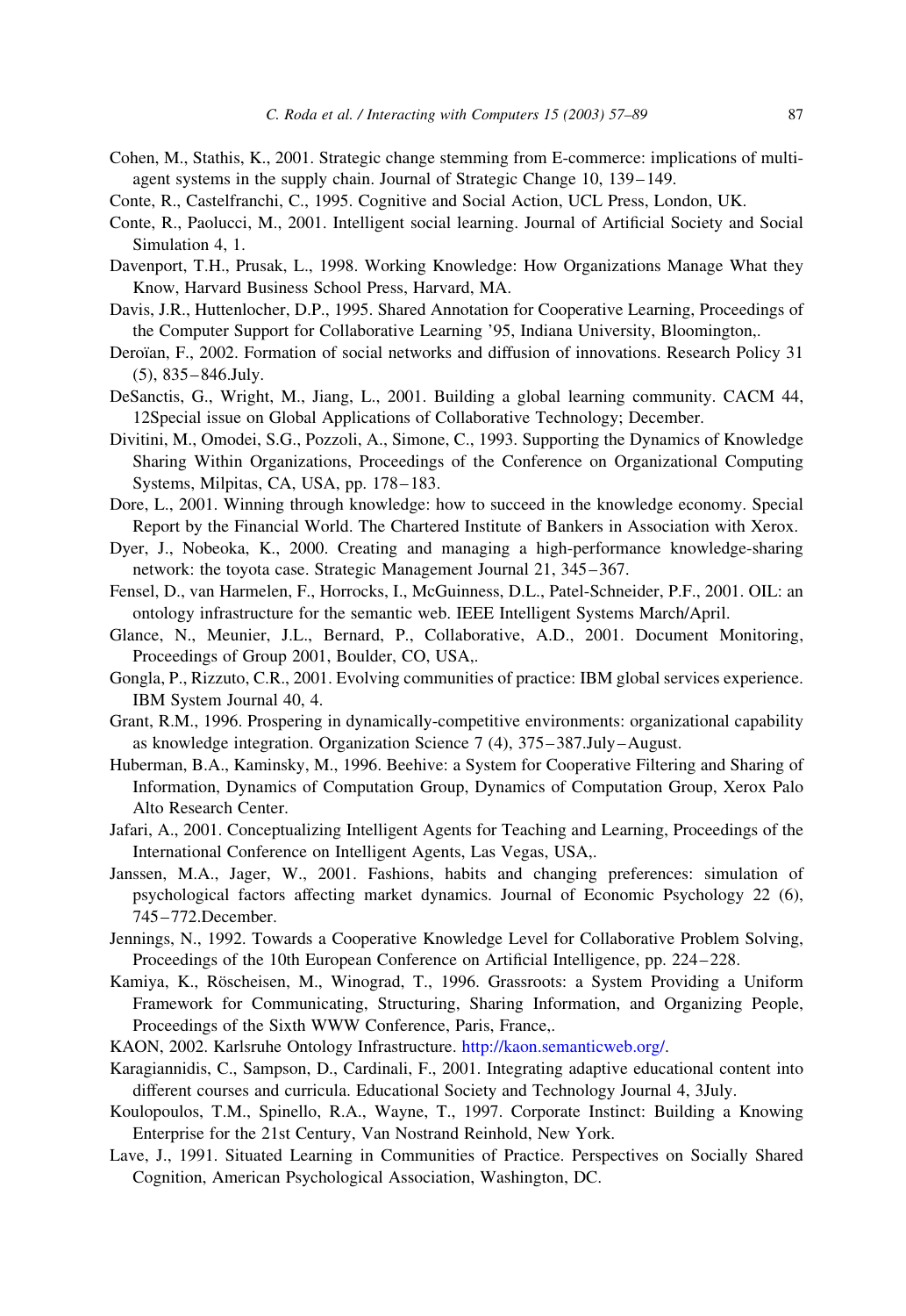- <span id="page-31-0"></span>Lave, J., Wenger, E., 1990. Situated Learning: Legitimate Peripheral Participation, Cambridge University Press, Cambridge, UK.
- Leonard-Barton, D., 1995. Wellsprings of Knowledge: Building and Sustaining the Sources of Innovation, Harvard Business School Press, Harvard, MA.
- Lesser, E.L., Storck, J., 2001. Communities of practice and organizational performance. IBM Systems Journal 40, 4.
- Lester, J., Converse, S., Kahler, S., Barlow, T., Stone, B., Bhogal, R., 1997. The Persona Effect: Affective Impact of Animated Pedagogical Agents, Proceedings of CHI'97, pp. 359–366.
- Linton, F., Joy, D., Schaefer, H., Charron, A., 2000. OWL: a recommender system for organizationwide learning. Educational Technology and Society 3 (1), 62–76.January.
- Malhotra, Y., 2000. Knowledge management for E-business performance: advancing information strategy to internet time. Information Strategy: The Executive's Journal 16 (4), 5–16.Summer.
- Maltz, D., 1995. Pointing the Way: Active Collaborative Filtering, Proceedings of CHI'95,.
- Mamdani, E.H., Pitt, J., Stathis, K., 1999. Connected communities from the standpoint of multiagent systems. New Generation Computing Journal 17, 4Special Issue on New Challenges in Intelligent Systems.
- Manzoni, J.F., Angehrn, A., 1998. Understanding organizational dynamics of IT-enabled change: a multimedia simulation approach. Journal of Management Information Systems 14 (3), 109–140.
- Near, J., 1993. Organizational change game. In: Todd, J., (Ed.), Managing Change: Cases and Concepts, Irwin, Homewood, IL, pp. 241–242.
- Nonaka, I., Hirotaka, T., 1995. The Knowledge-Creating Company, Oxford University Press, Oxford.
- Ogata, H., Yano, Y., 1999. Combining Social Networks and Collaborative Learning in Distributed Organizations, Proceedings of the ED-MEDIA 99, AACE Press, Norfolk VA, pp. 119–125.
- O'Reilly, C.A. III, Tushman, M.L., 1997. Using Culture for Strategic Advantage: Promoting Innovation Through Social Control, Managing Strategic Innovation and Change: a Collection of Readings, Oxford University Press, New York.
- Paiva, A., 1996. Towards a Consensus on the Communication Between User Modelling Agents and Application Agents, Proceedings of the UM'96 Workshop on Standardization of User Modelling.
- Plotkin, H., 1994. Darwing Machines and the Nature of Knowledge, Penquin, London.
- Pollack, M., 1990. Plans as complex mental attitude. In: Cohen, P.R., Morgan, J., Pollack, M. (Eds.), Intentions in Communication, MIT Press, Cambridge, MA, pp. 77–104.
- Rich, E., 1979. User modelling via stereotypes. Cognitive Science 3, 329–354.
- Rich, E., 1989. Stereotypes and user modelling. In: Kobsa, A., Wahlster, W. (Eds.), User Models in Dialog Systems, Springer, Berlin, pp. 35–51.
- Roda, C., 1994. Task oriented dialogues in multi-agent systems. PhD Dissertation, Electrical and Electronic Engineering Department, Queen Mary and Westfield College, University of London, London.
- Roda, C., Angehrn, A., Nabeth, T., 2001. Matching Competencies to Enhance Organisational Knowledge Sharing: an Intelligent Agents Approach, Proceedings of the Seventh International Netties Conference, Fribourg, Switzerland, pp. 931–937.
- Rogers, C.R., 1969. Freedom to Learn, Merrill, Columbus, OH.
- Rogers, E.M., 1995. Diffusion of Innovation, Free Press, New York.
- Röscheisen, M., Mogensen, C., Winograd, T., 1995a. Beyond Browsing: Shared Comments, SOAPs, Trails, and On-line Communities, Proceedings of the Third International World-Wide Web Conference, Darmstadt, Germany,.
- Röscheisen, M., Winograd, T., Paepcke, A., 1995b. Content rating and other third-party value-added applications for the world-wide web. D-Lib Journal August.